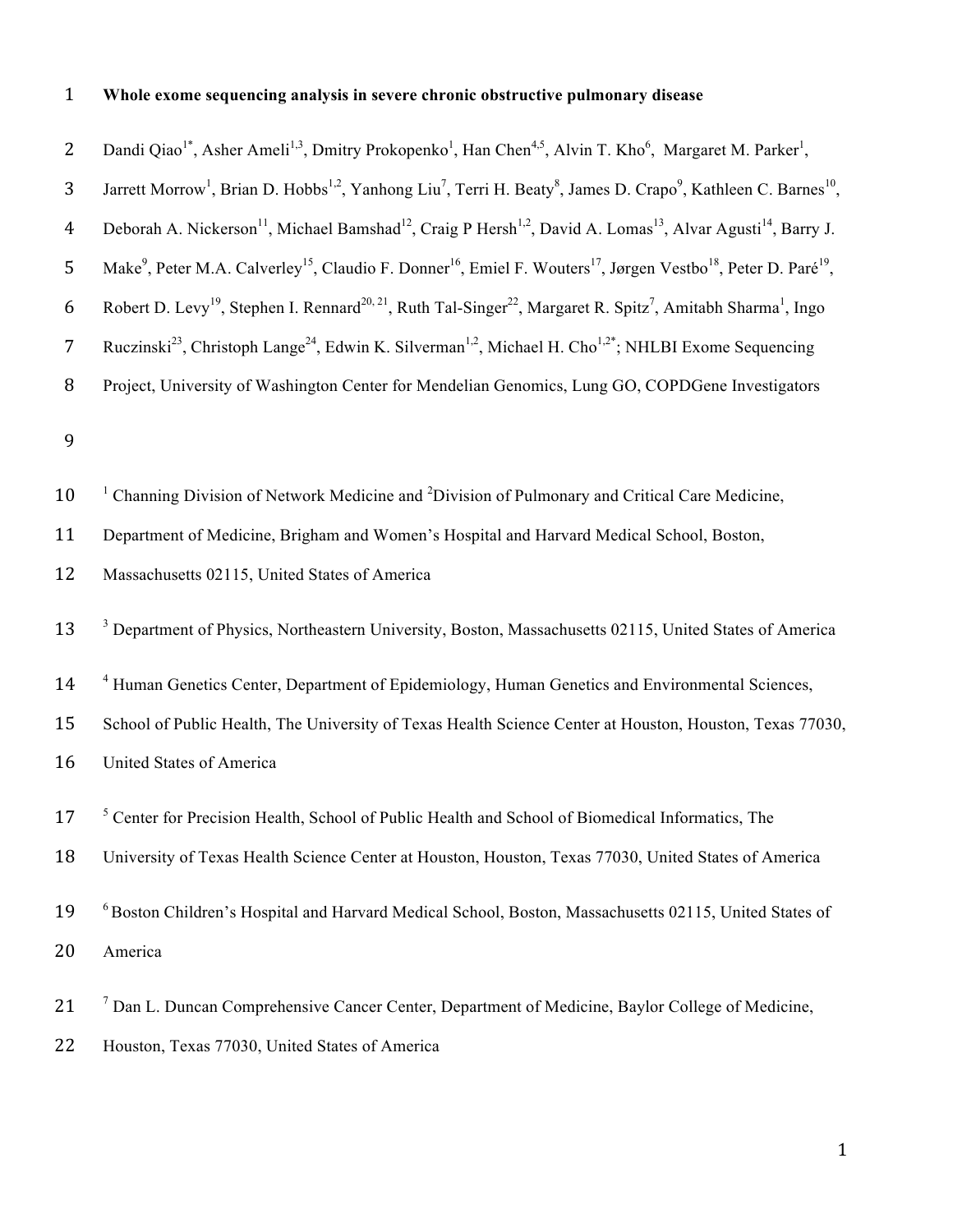- <sup>8</sup> Department of Epidemiology, Johns Hopkins Bloomberg School of Public Health, Johns Hopkins
- University, Baltimore, Maryland 21205, United States of America
- <sup>9</sup> National Jewish Health, Denver, Colorado 80206, United States of America
- <sup>10</sup> Division of Allergy and Clinical Immunology, Department of Medicine, Johns Hopkins University,
- Baltimore, Maryland 21224, United States of America
- 6<sup>11</sup> Department of Genome Sciences, University of Washington, Seattle, Washington 98195, United States of

America

- 8<sup>12</sup> Division of Genetic Medicine, Department of Pediatrics, University of Washington and Seattle Children's
- Hospital, Seattle, Washington 98195, United States of America
- <sup>13</sup> University College London, London WC1E 6BT, United Kingdom
- 11 <sup>14</sup> Respiratory Institute, Hospital Clinic, IDIBAPS, University of Barcelona, CIBERES, Barcelona 08007, Spain
- <sup>15</sup> University of Liverpool, Liverpool L69 3BX, United Kingdom
- <sup>16</sup> Mondo Medico di I.F.I.M. srl, Multidisciplinary and Rehabilitation Outpatient Clinic, Borgomanero,
- Novara 28021, Italy
- 16 <sup>17</sup> Department of Respiratory Medicine, Maastricht University Medical Center, 6202 AZ Maastricht,
- Netherland
- <sup>18</sup> University of Manchester, Manchester M13 9PL, United Kingdom
- 19 <sup>19</sup> Respiratory Division, Department of Medicine, University of British Columbia, Vancouver, British
- Columbia V6T 1Z4, Canada
- 21 <sup>20</sup> University of Nebraska Medical Center, Omaha, Nebraska 68198, United States of America
- 22 <sup>21</sup> AstraZeneca, Cambridge CB2 0RE, United Kingdom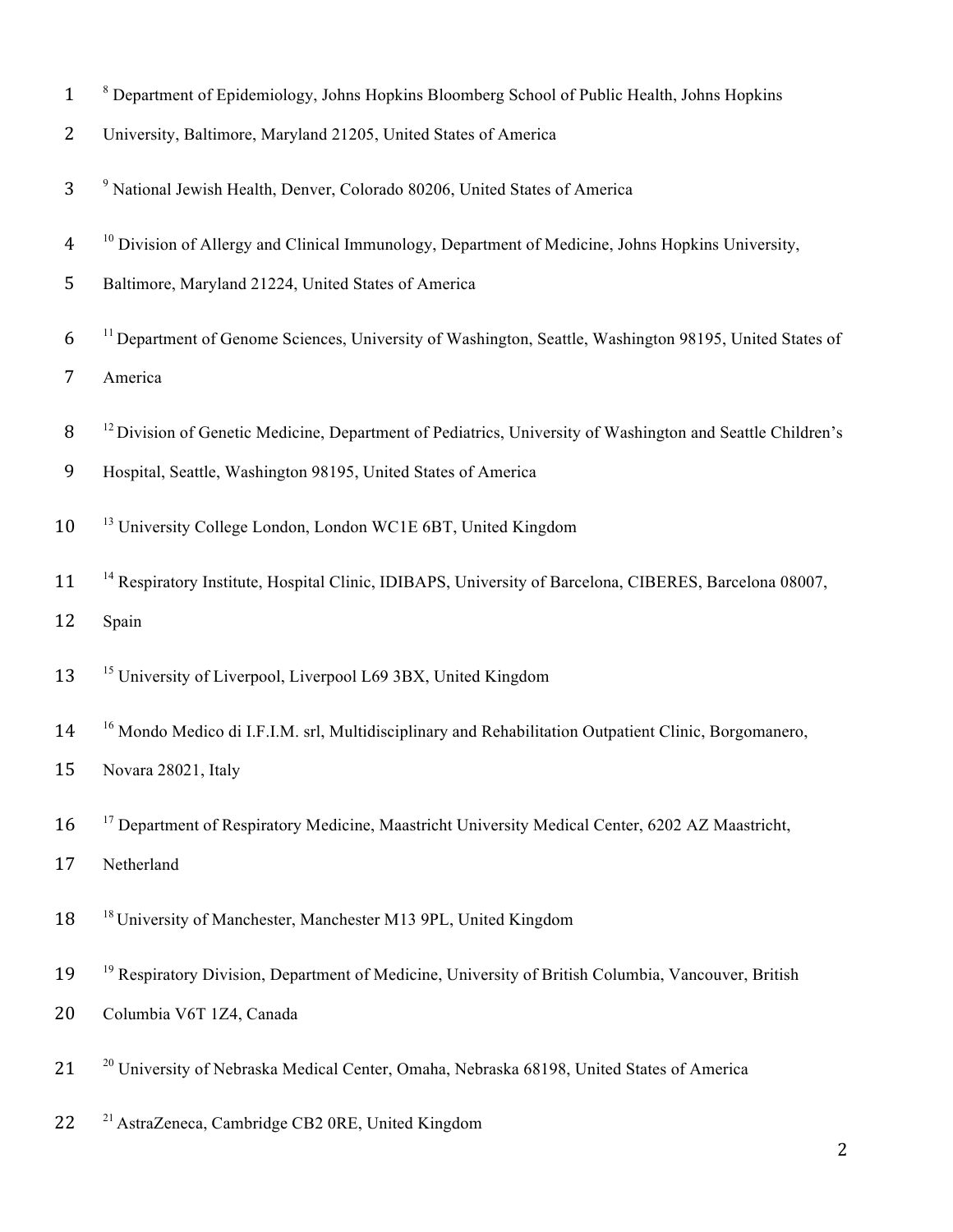| $\mathbf{1}$   | <sup>22</sup> GSK Research and Development, King Of Prussia, Pennsylvania 19426, United States of America       |
|----------------|-----------------------------------------------------------------------------------------------------------------|
| $\overline{2}$ | <sup>23</sup> Department of Biostatistics, Johns Hopkins Bloomberg School of Public Health, Baltimore, Maryland |
| 3              | 21205, United States of America                                                                                 |
| 4              | <sup>24</sup> Department of Biostatistics, Harvard School of Public Health, Boston, Massachusetts 02115, United |
| 5              | <b>States of America</b>                                                                                        |
| 6              |                                                                                                                 |
| 7              |                                                                                                                 |
|                |                                                                                                                 |
| 8              |                                                                                                                 |
| 9              | * Corresponding author                                                                                          |
| 10             | Address: Channing Division of Network Medicine, 181 Longwood Avenue, Boston, MA 02115                           |
| 11             | Fax: 617 525 0958                                                                                               |
| 12             | Phone: 617 525 2113                                                                                             |
| 13             | Email: redaq@channing.harvard.edu                                                                               |
| 14             |                                                                                                                 |
| 15             | <b>ABSTRACT</b>                                                                                                 |
| 16             | Chronic obstructive pulmonary disease (COPD), one of the leading causes of death worldwide, is                  |
| 17             | substantially influenced by genetic factors. Alpha-1 antitrypsin deficiency demonstrates that rare coding       |
| 18             | variants of large effect can influence COPD susceptibility. To identify additional rare coding variants in      |
| 19             | patients with severe COPD, we conducted whole exome sequencing analysis in 2,543 subjects from two              |
| 20             | family-based studies (Boston Early-Onset COPD Study and International COPD Genetics Network) and one            |
| 21             | case-control study (COPDGene). Applying a gene-based segregation test in the family-based data, we              |

identified significant segregation of rare loss of function variants in *TBC1D10A* and *RFPL1* (P < 2x10-6),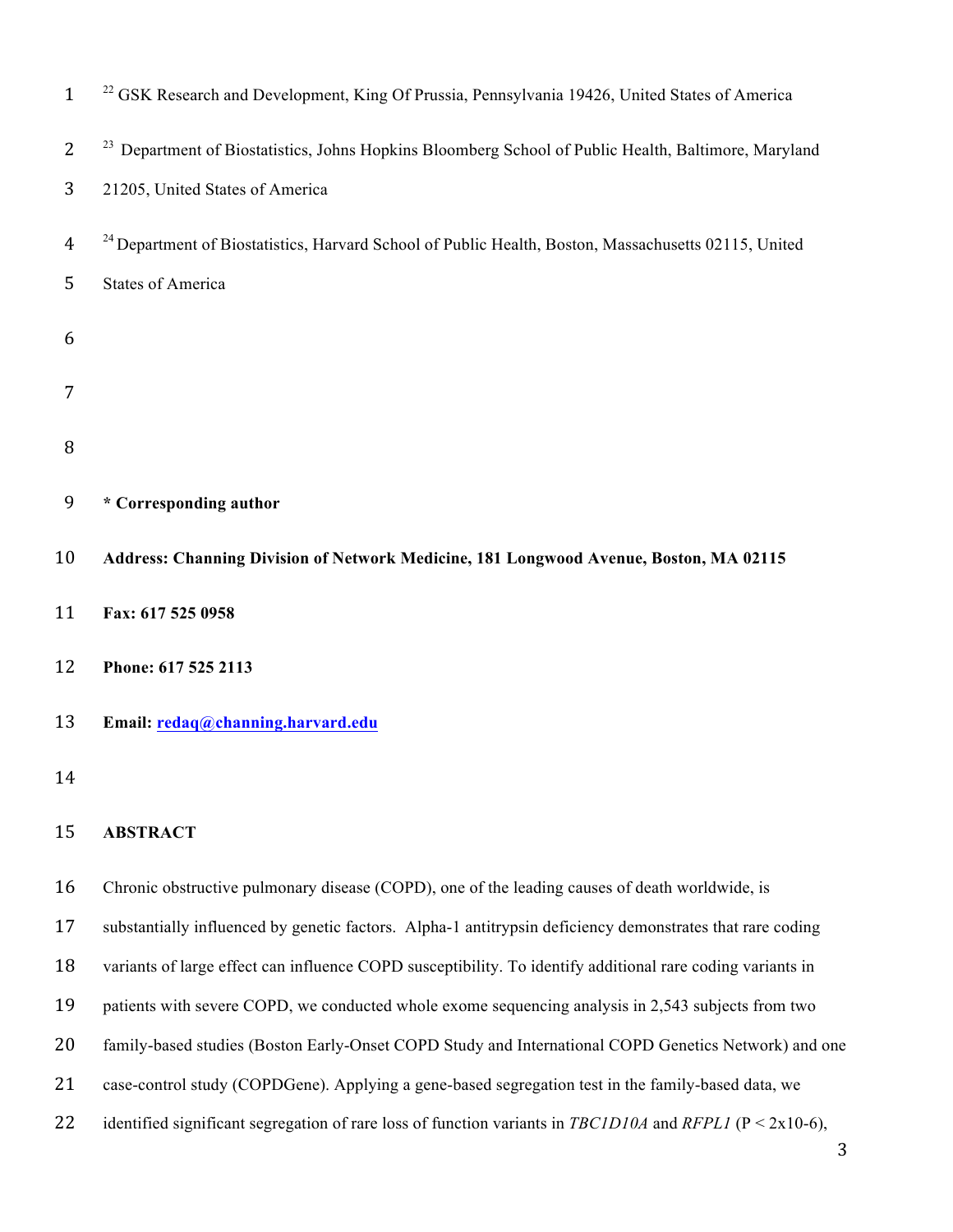but were unable to find similar variants in the case-control study. In single variant, gene-based, and pathway association analyses, we were unable to find significant findings that replicated or were significant in meta-analysis*.* However, we found that the top results in the two datasets were in proximity to each other 4 in the protein-protein interaction network ( $p=0.014$ ), suggesting enrichment of these results for similar biological processes. A network of these association results and their neighbors was significantly enriched in the transforming growth factor beta-receptor binding and cilia-related pathways. Finally, in a more detailed examination of candidate genes, we identified individuals with putative high-risk variants, including patients harboring homozygous mutations in genes associated with cutis laxa and Niemann-Pick Disease Type C. Our results likely reflect heterogeneity of genetic risk for COPD along with limitations of statistical power and functional annotation, and highlight the potential of network analysis to gain insight 11 into genetic association studies. **Introduction**

 Chronic obstructive pulmonary disease (COPD) is a heterogeneous and complex disease, with a significant genetic component to its susceptibility(1). Using genome-wide association analysis (GWAS), a number of COPD susceptibility loci have been identified, including *FAM13A (2)*, *HHIP (3, 4)*, and *CHRNA3/CHRNA5/IREB2 (5-7)*. Complementary studies have identified more than a hundred loci associated with lung function, many of which likely also affect risk of COPD(8, 9). However, identified loci only explain 5-10% of the heritability of COPD or quantitative measures of lung function traits (8, 10). GWAS effectively tests common variants, but the well-known examples of alpha-1 antitrypsin 21 deficiency(11), cutis laxa (12-16), and the more recently described association between telomere-related genes (17-19) indicate that, as has been shown for other diseases(20-24), rare coding variants also contribute to COPD risk.

We previously analyzed exome sequencing data of 49 families with severe, early-onset COPD, and,

although we found several candidate genes, none showed convincing evidence of replication (25, 26). We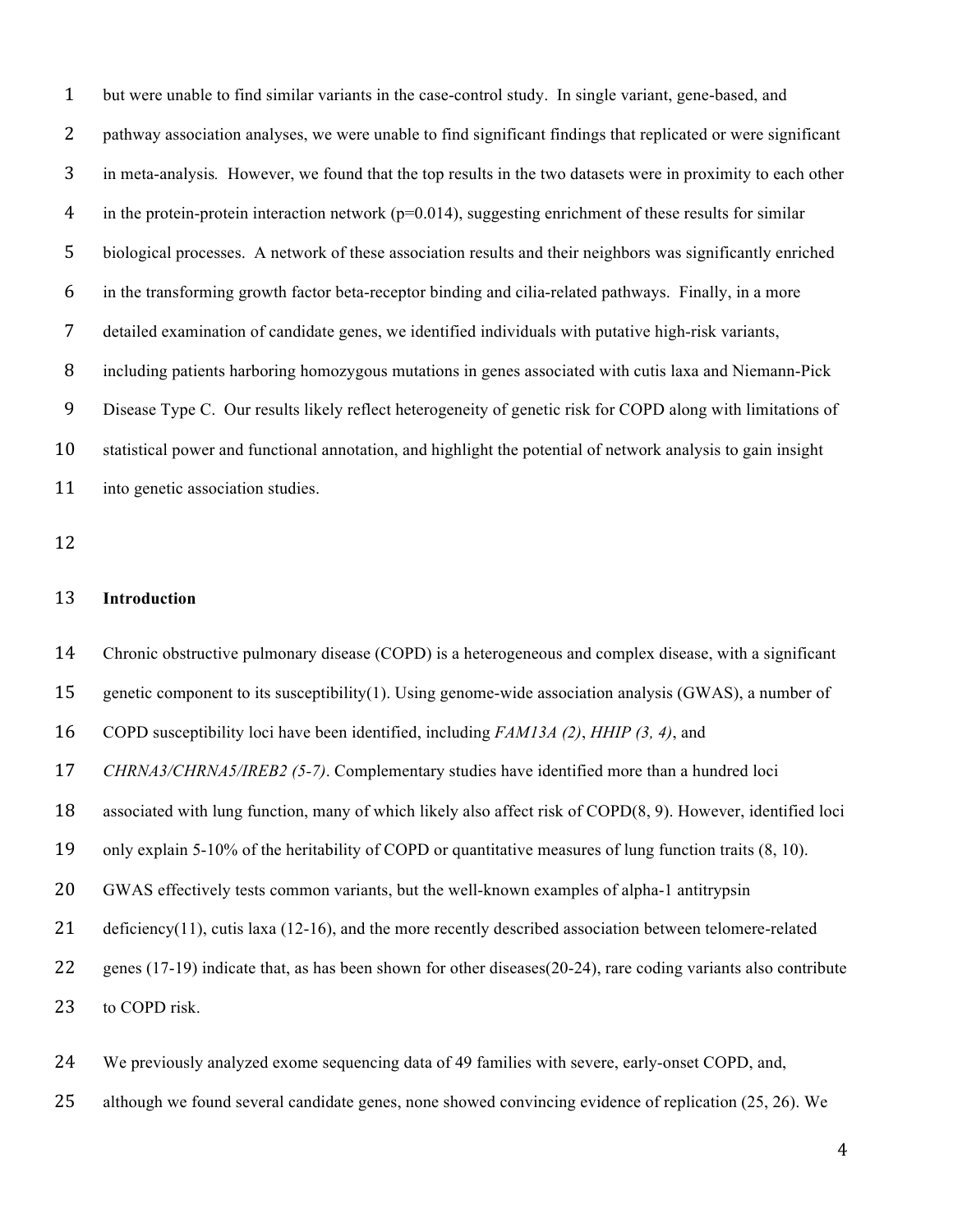further showed using simulations that genetic heterogeneity may be a major contributor to this failure to replicate(26). In this study, we applied additional sequencing and analytic strategies to increase the sample size and the power of the analysis. We applied a recently developed family-based method, GEne-based SEgregation (GESE) (25), to a larger family-based dataset enriched for severe COPD, and also performed single-variant, as well as set-based tests using SKAT-O for both genes and pathways in the family-based and in an additional case-control study. We tested for enrichment of our results in gene expression and monogenic models of disease, and examined the overlap between case-control and family-based results using network analysis. Finally, we investigated a set of candidate genes identified in previous genetic studies, including Mendelian syndromes, for potentially deleterious rare variants.

**Results**

#### **Gene-based segregation test on the ICGN and Boston EOCOPD pedigrees**

 Baseline characteristics of the studied subjects are shown in **Table 1**. Additional information on the probands can be found in **Supplementary Table S1**. To identify causal variants in our exome sequencing data with the characteristics of Mendelian variants for COPD (e.g. alpha-1 antitrypsin deficiency), we applied our recently described gene-based segregation (GESE) test (25) to the family-based data. We focused on ultra-rare (MAF < 0.1%) predicted loss-of-function variants. Two genes were significant after Bonferroni correction for the total of 18268 genes: *RFPL1* (p = 1.60e-06) and *TBC1D10A* (p=1.10e-06). *RFPL1* segregated in 4 families, including two singleton families and two families with affected sibling pairs of severe COPD. *TBC1D10A* segregated in a parent-offspring pair and a singleton family. *TBC1D10A* 20 is intolerant to loss-of-function variants (ExAC intolerance probability =  $0.98$  (27)). The top 10 genes from this analysis are shown in **Table 2**. All 10 of these genes are expressed in the adult lung (see Methods, 22 enrichment  $p = 0.17$ ), and the expression of 5 out of 9 of those genes was associated with forced expiratory 23 volume in 1 second (FEV<sub>1</sub>) % predicted, a measure of COPD severity, in our lung tissue data (enrichment p  $24 = 0.024$ ). We further sought supportive evidence for association of these genes in the COPDGene case-control dataset. However, no subjects harbored loss of function variants in these genes. We additionally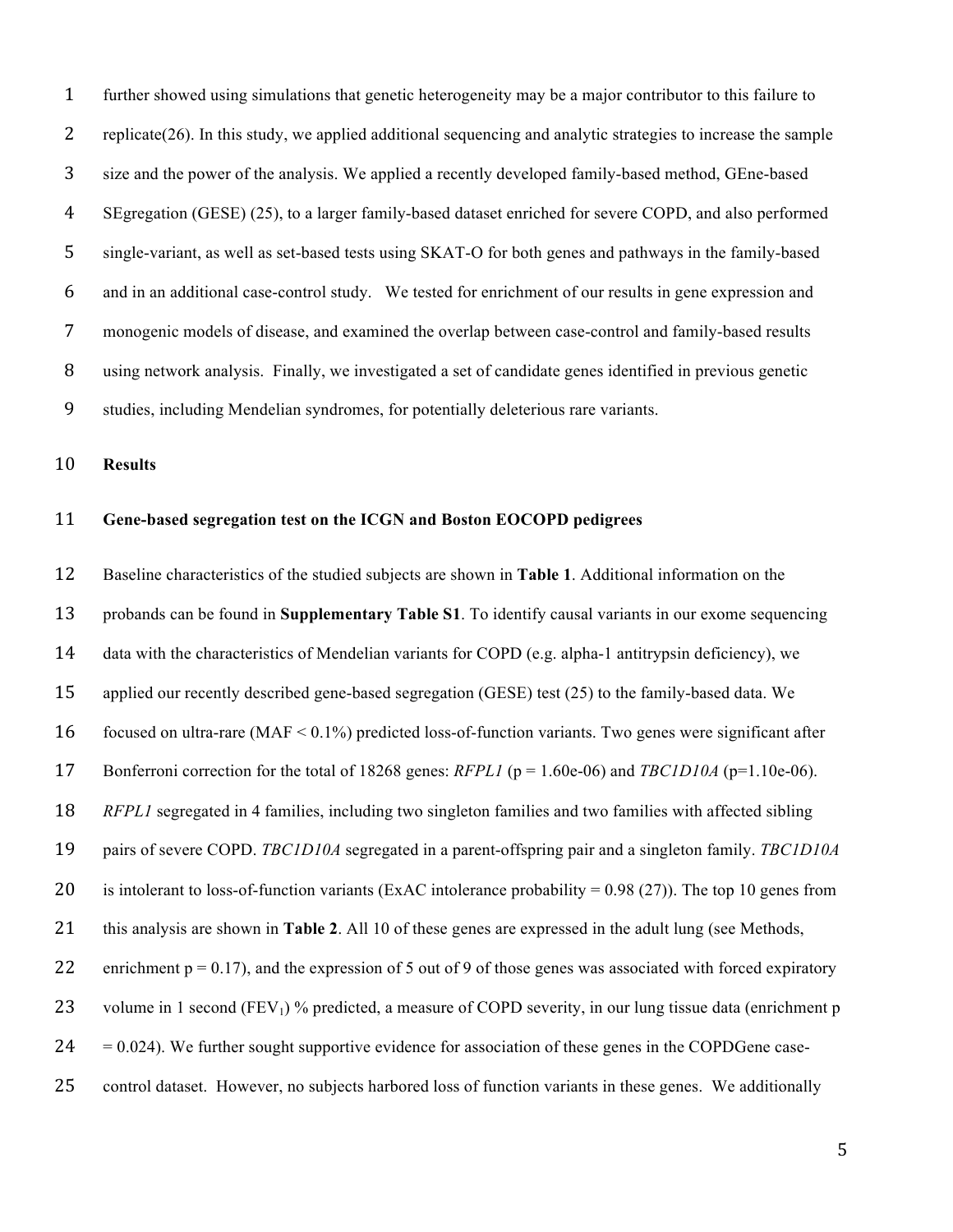tested for evidence of higher burden of rare (MAF < 0.1%), non-synonymous variants in the cases, and did

2 not find convincing evidence of association (*RFPL1* p=0.576; *TBC1D10A* p=0.081).

# **Single-variant association analysis in the case-control and family data**

| 4              | Next, we performed single variant association analysis. We tested both rare coding variants (moderate effect     |
|----------------|------------------------------------------------------------------------------------------------------------------|
| 5              | by SNPEff, and MAF $\lt$ 5%) as well as all variants. We found no significant results (Supplementary Table       |
| 6              | S2 and S3) in either our primary analysis using COPDGene as the discovery cohort (using a Bonferroni             |
| $\overline{7}$ | significance level of 1.32e-06 for non-synonymous variants with MAF $\leq$ 5%, and 5.07e-07 for all variants),   |
| 8              | or using the family-based data (3.55e-07 for non-synonymous variants with $MAF < 5\%$ and significance           |
| 9              | level 1.86e-07 for all variants). However, top variants in the case-control analysis included rs8040868          |
| 10             | $(MAF = 0.41)$ and rs1051730 (MAF = 0.35) in <i>CHRNA3</i> (28) with $p = 5.05e-05$ and 7.39e-05 respectively,   |
| 11             | which reside at a previously described GWAS locus (Supplementary Table S2). Top variants in the                  |
| 12             | family-based analysis included rs2232710 (MAF = $0.012$ ; p = 4.05e-05) in <i>SERPINA10</i> (in high D' with the |
| 13             | alpha-1 Z allele, which causes alpha-1 antitrypsin deficiency – note that severe alpha-1 antitrypsin             |
| 14             | deficiency, including ZZ homozygosity, was an exclusion criteria for these studies) and rs10507051 (MAF          |
| 15             | $= 0.063$ ; p = 1.28e-04) in <i>VEZT</i> (Supplementary Table S3), near a locus associated with COPD in a recent |
| 16             | GWAS of lung function(8). We also considered whether any variants were significant in meta-analysis by           |
| 17             | combining results from the two studies (case-control status in the COPDGene data, and lung function in the       |
| 18             | BEOCOPD-ICGN data) using the Stouffer method. Meta-analysis did not identify significant variants                |
| 19             | among the rare coding variants (significance level 2.82e-06) or among all variants (significance level 7.08e-    |
| 20             | 07) (Supplementary Table S4, Supplementary Table S5); top results overall included variants in                   |
| 21             | CHRNA3 and SERPINA10.                                                                                            |
|                |                                                                                                                  |

# **Gene-and pathway-based analyses in case-control and family data**

Next, we performed gene-based analyses. In the analysis using SKAT-O and predicted deleterious variants

- with a MAF < 1%, we found no significant genes in the COPDGene data. The top 10 genes are shown in
- **Supplementary Table S6**. We found no significant enrichment of genes expressed in lung (enrichment p =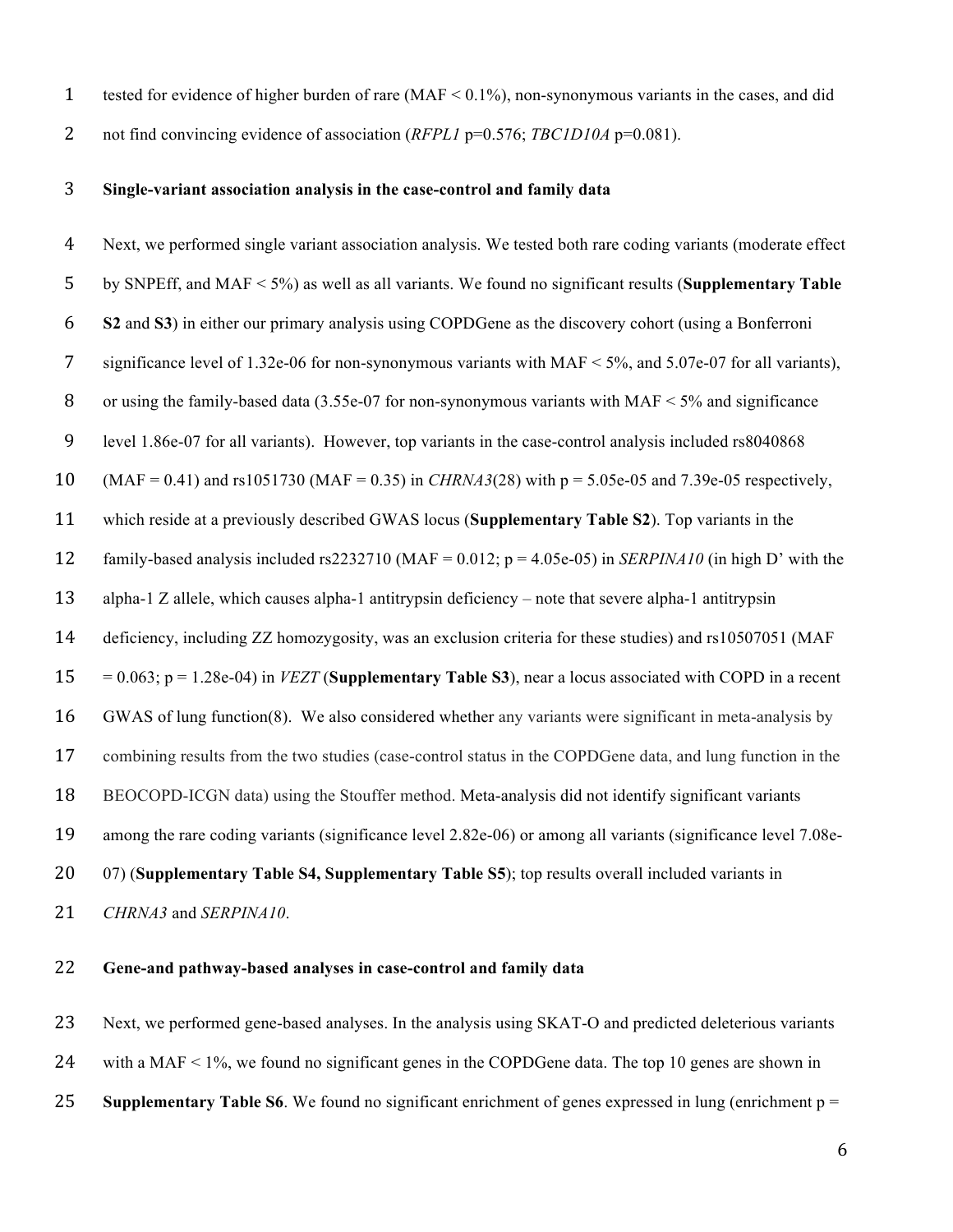1 0.97) among the top 10 genes. However, four genes have expression associated with  $FEV<sub>1</sub>$ % predicted (p = 2 0.087), including the top two genes *VNN1* and *PLA1A*. *EGFL8*, the 3<sup>rd</sup> ranked gene in the list, is located near the *AGER* locus which was previously associated with risk of COPD (8, 9). In the pathway analysis using the KEGG(29) database, we found one significant pathway using the burden test, the Jak-STAT signaling 5 pathway ( $p = 6.78e-05$ )(30). However, association with this pathway was not replicated in the family-based 6 analysis ( $p = 0.54$ ) using the burden test. Top results from family-based analyses can be found in **Supplementary Table S7**. We also conducted a meta-analysis of the COPDGene dataset and the BEOCOPD-ICGN dataset; however, no gene achieved significance (**Supplementary Table S8**).

### **Enrichment and network-based approach to overlap**

 Given our lack of significant associations using standard association tests, we sought evidence that our top case-control and family-based results were enriched for associations with COPD. We tested for enrichment of overlap of genes yielding nominal significance (i.e. p < 0.01) between the case-control and the family- based association results using a standard hypergeometric approach. The enrichment p-value was 1, which was consistent with our lack of overlap and meta-analysis findings.

 While we did not observe overlap between the top results in the case-control analysis and the family-based analysis using a simple hypergeometric test, we were interested in studying common biological pathways shared by the two sets of top genes. Recently, network-based methods have demonstrated the ability to identify related diseases in the protein-protein interactome (31). We hypothesized that application of this method to two independent association results for COPD would a) identify whether there were overlapping association signals, despite the lack of replication; and b) identify genes or pathways of highest priority. We computed the network-based separation (31) defined as the normalized average shortest path between members from the two modules to see whether top genes from the case-control and family-based analysis were close to each other in the protein-protein interaction (PPI) network. For the analysis of rare and 24 deleterious variants, we found genes with  $p < 0.01$  from the case-control analysis and the family-based 25 analysis had significantly overlapping neighborhoods with negative separation score (score = -2.29,  $p =$ 26 0.014). To explore the neighborhood of these genes and the common pathways that connect the top genes,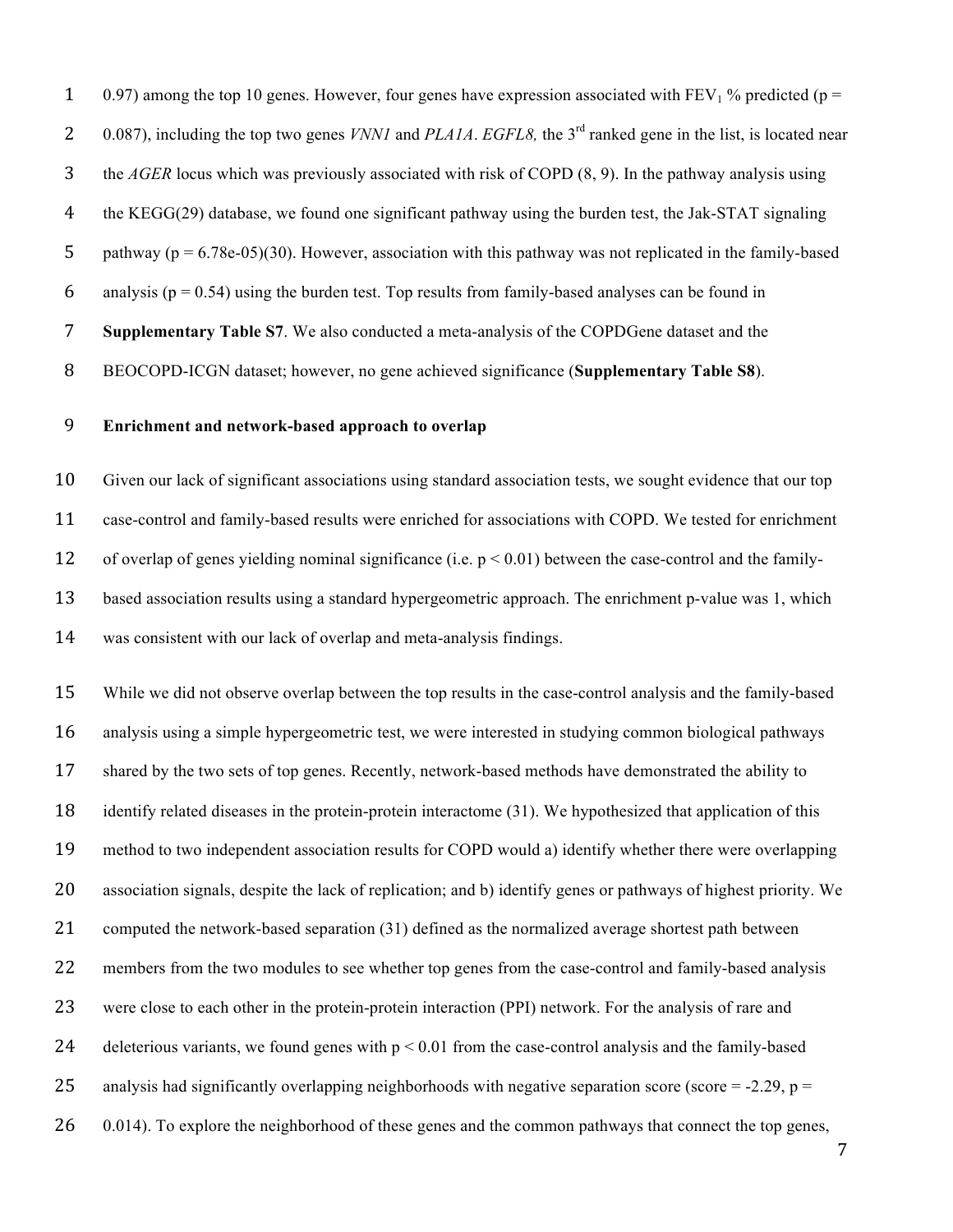we added the first neighbors of the top genes in the PPI. These genes (top genes, along with all of their first- degree neighbors - a total of 522 genes) formed a largest connected component (LCC) of 513 genes, which means almost all the top genes and their first neighbors were connected. **Figure 1** shows the network module containing the largest connected component formed by the top genes from the two analyses and their first neighbors. There were 19 genes with p < 0.01 in the family-based data, which had 274 first-degree 6 neighbors in the LCC network; there were 14 genes with  $p < 0.01$  in the COPDGene data, which had 216 first-degree neighbors. Between the two groups of 274 and 216 first-degree neighbors, 10 overlapped, thus these genes together formed a network module of 513 genes. 14 genes at loci previously associated with 9 COPD or lung function (out of 329 genes in the curated set, see Methods) were in this set (enrichment  $p =$  0.065, Supplementary Material). Additional examination of these genes in murine models showed that the 11 513 genes were significantly enriched for genes associated with the respiratory system (enrichment  $p =$  0.045) and were enriched for genes involved in normal murine lung development in three common inbred strains of mice (enrichment p = 1.35e-02, 1.96e-03 and 2.40e-03, respectively) (See Methods). From this result, we postulate that there is a large disease network module exists likely including a subset of these 513 genes for severe COPD, and only part of this disease module was observed using either analysis alone due to limited power. However, since the two sections of disease module share similar function and pathways, they were significantly close to each other in the PPI network.

 To further explore the functions of this network, we also looked at the pathways enriched for these 513 genes using ToppFun in the ToppGene Suite(32), and found a large number of Gene-ontology pathways were significantly enriched. To examine more specific pathways, we examined GO pathways with fewer 21 than 100 genes in total. The top two pathways meeting these criteria were "GO:0005160: transforming 22 growth factor beta (TGFB) receptor binding" and "GO:0030991: intraciliary transport particle A". Fourteen out of fifty three genes in the TGFB receptor binding pathway were present in the network module. Multiple lines of evidence, including genetic association (which has identified *TGFB2*) and other genomic and mechanistic studies have implicated this pathway in risk to COPD (33-35). Twelve of these fourteen genes are expressed in human lung tissue (two genes have missing data). The right panel in **Figure 1** shows the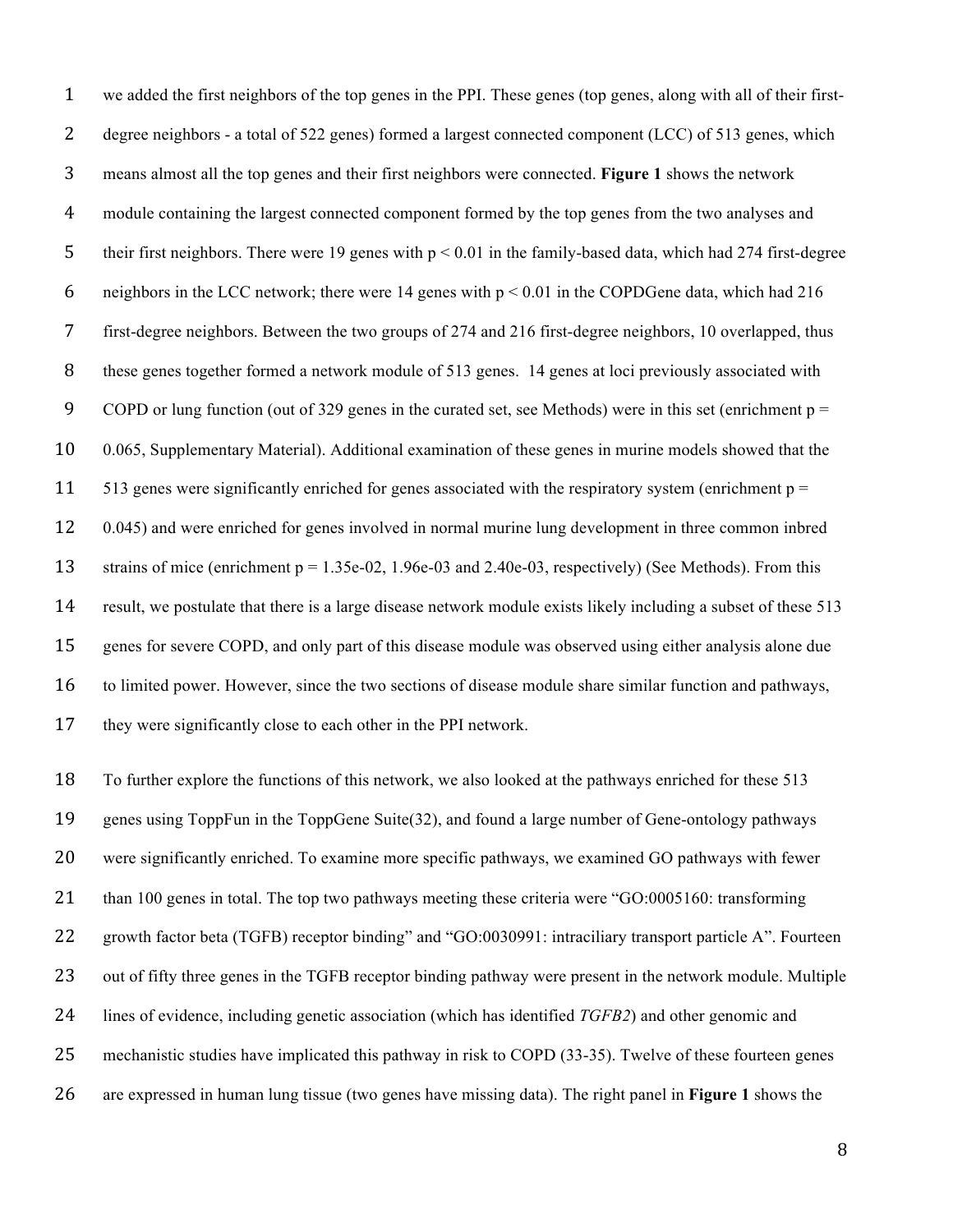small network formed by genes in this pathway and *ACVR2B*, which was the top-ranked gene from this set of genes in the association analysis and was also the second largest hub in the network. For the "intraciliary transport particle A pathway" (36) , seven out of eight genes were in the network, which are shown in the left panel in **Figure 1**. Six out of seven genes were expressed in human lung tissue (one gene had missing data). *TULP3* was in the top ranked genes from the family-based analysis and was the largest hub in the module. *TULP3* is a known target of the Hedgehog pathway. Notably, genome-wide association studies and follow-up functional studies have identified an important role for *HHIP* in the development of COPD(7); *TULP3* has been shown to change expression after *HHIP* silencing (37). Also, *WDR35* and *IFT140* were associated with respiratory system abnormalities in mouse models (*WDR35* leads to lung hypoplasia and mutations in *IFT140* produces severely misshapen lungs). Additional top results from this GO analysis can be found in **Supplementary Table S9**. Thus, our network results highlight *ACVR2B* and *TULP3,* which may be prioritized for further examination of functional rare variants.

### **Evidence of association for candidate genes**

 A substantial proportion of rare variants identified for complex disease are located at loci that also harbor common risk variants (38, 39). In addition, several Mendelian syndromes have COPD, emphysema, or obstructive lung disease as a manifestation of disease. Therefore, in addition to looking at exome-wide results, we examined a list of the 329 curated genes (see Methods, **Supplementary Table S10**) (1, 7-9, 12- 19, 40-45). This included regions identified from 105 SNPs from GWAS analyses(8, 9) and 29 Mendelian genes with manifestations that include COPD or emphysema in their resulting syndromes (**Supplementary Material**). We examined functional and rare variants with MAF < 5%, and found multiple genes to be 21 nominally associated with COPD status or FEV<sub>1</sub> % predicted value, including *CHRNA5, AGER*, and *CYP2A6* (**Supplementary Table S11**). To identify whether there was any independent evidence of rare 23 variant effects at these loci in the COPDGene cohort, we conditioned on the risk allele for the 104 SNPs 24 identified by GWAS. Several genes were still nominally significant after conditioning on the GWAS SNPs, including *CYP2A6* (full results shown in **Table 3**); whether these rare variants have independent effects on COPD susceptibility at these loci will likely need to be addressed by additional, larger studies.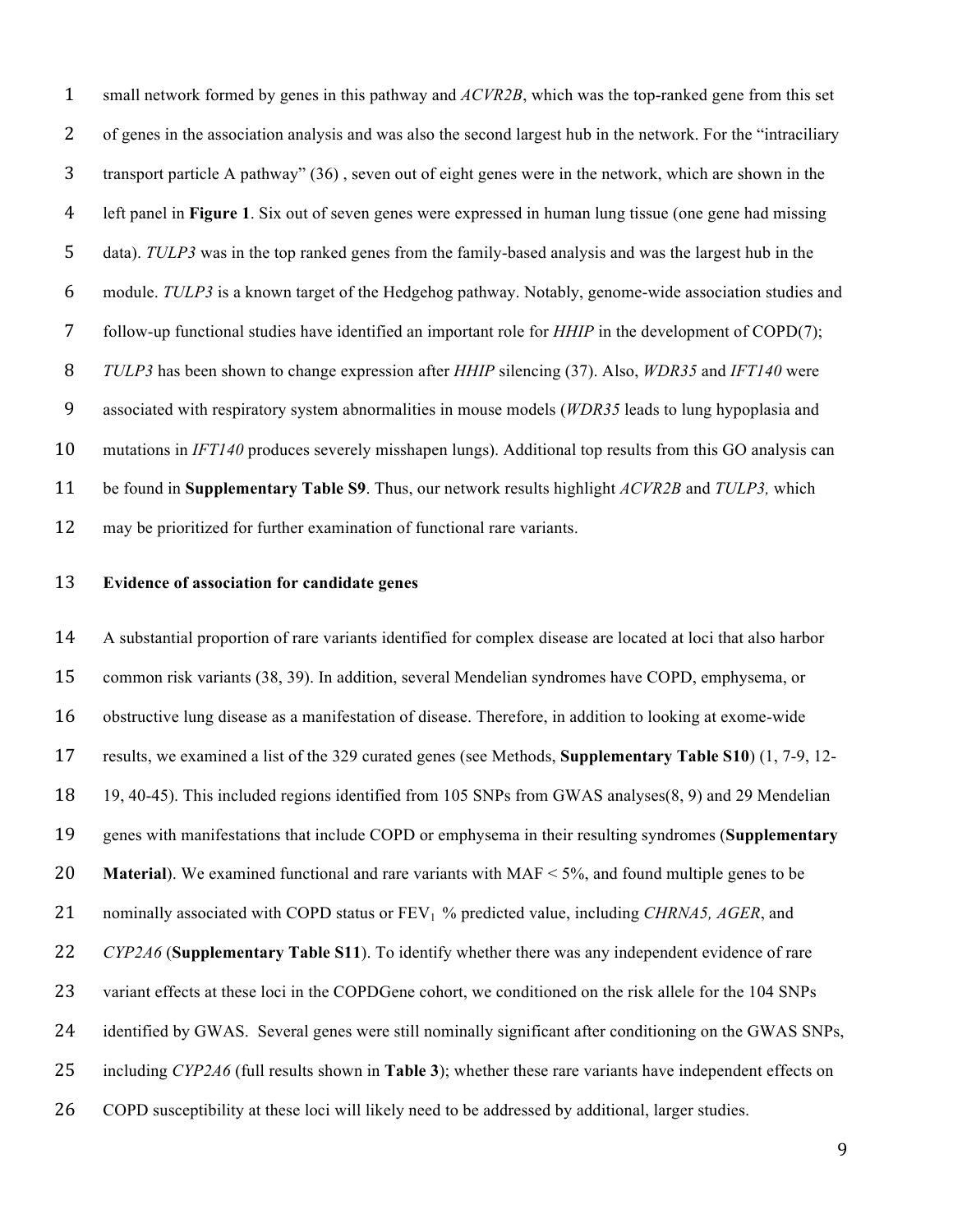We also looked closely at the 29 genes causing Mendelian syndromes including emphysema or obstructive lung disease as part of their syndrome. To determine whether there was enrichment in these genes in our dataset, we performed a burden test including only variants with MAF < 0.1% in ExAC and predicted 4 deleterious by FATHMM, SIFT, and CADD ( $>15$ ). We found that the burden-based tests gave a p = 0.80 in 5 the COPDGene case-control study, and a  $p = 0.018$  for the family-based EOCOPD and ICGN data. Thus, we observed some significant accumulation of deleterious variants in these genes in the family-based data, suggesting that ultra-rare variants in these Mendelian genes contributing to lung function may be related to severe COPD risk in our family-based datasets.

 To examine these variants individually, we intersected variants in these genes with Clinvar, using an annotation of significance level 4 (likely pathogenic) and above, and additionally included variants in published reports associated with respiratory disease in *TERT* (17-19, 41-43). We found 47 of these variants in our datasets. These variants are listed in **Supplementary Table S12** along with their counts among cases and controls separately. Given the strong evidence of pathogenicity for variants in *SERPINA1* and telomere-related genes, these findings are shown in **Table 4**. We also assessed the carriers of these rare variants using a recessive model of inheritance, and those variants with homozygous genotypes present in any dataset are listed in **Table 5**. Among our findings for Mendelian genes were two previously identified cases from COPDGene with heterozygous *TERT* variants (19), and evidence for an increased burden (cases > controls) for the *SERPINA1* Z and PI P (Lowell) (rs121912714) (**Table 4**). For recessive variants, we identified rs140130028, a splice-donor variant in *NPC2*, which is a gene for Niemann-Pick disease type C2, a disease previously associated with emphysema (46) (**Table 5**). One pair of sibs with severe COPD in the ICGN study was homozygous for this variant; two of their half-siblings carried one copy, one with severe COPD. None of these subjects had known Neimann-Pick disease. Also, variant rs61748181 in *TERT* was present as homozygous in 7 unrelated cases in the datasets (**Table 5**). While this association did not reach 24 candidate-wide significance ( $p = 0.167$ ), this variant was experimentally demonstrated to induce telomere dysfunction (47) and predicted to be disease causing by Mutation Taster (48). For variants not annotated by Clinvar or annotated with a significance level of 3 (uncertain significance) or below, we filtered based on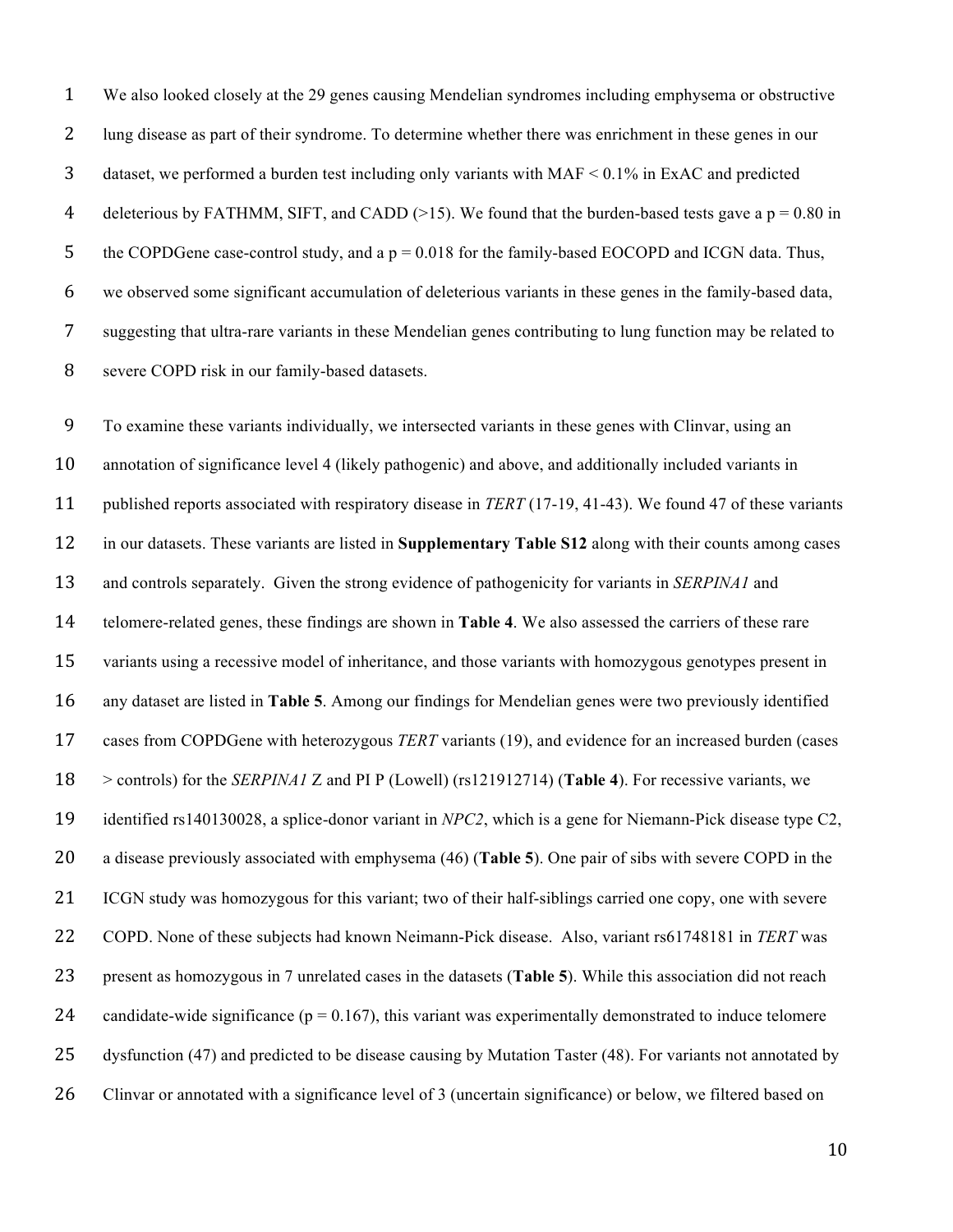MAF < 0.1% in ExAC v0.3 non-Finnish Europeans and predicted deleterious effects by FATHMM, SIFT, 2 or CADD (>15). There were in total 346 such variants in our datasets. One of these variants occurred in homozygous form in a proband with severe COPD in the BEOCOPD study. This variant is an ultra-rare splice-acceptor variant in *ATP6V0A2* (novel in ExAC database) (**Table 4**), a Mendelian gene for cutis laxa. A chest CT scan of this subject showed severe emphysema, however, no phenotypic information related to dermatological characteristics was available. In addition, 66 variants were predicted to be deleterious by all 7 three annotations: FATHMM, SIFT and CADD (>15), and had supportive evidence in our datasets (with greater counts in cases than in controls, **Supplementary Table S13**). Multiple variants have supportive evidence in both case-control and family-based datasets. For example, rs141310608 in *EFEMP2* is present in 2 cases in COPDGene study and 2 cases in BEOCOPD-ICGN study, while none in controls. Also, there are multiple ultra-rare variants in *COL3A1* are carried by cases and none by controls. We have also listed the 12 variants that are predicted to be deleterious by all annotations, but are present in more controls than cases; these variants are less likely to be high penetrance COPD susceptibility variants (**Supplementary Table S14**). We also applied a more liberal filtering criteria (MAF < 0.05, CADD > 10 or predicted to be deleterious by SIFT and FATHMM) for *TERT, RTEL1*, *CFTR* and *SERPINA1.* Detailed information about these genes can be found in Supplementary **Tables S15, S16** and **S17** respectively.

## **Discussion**

 COPD is a common and heterogeneous disease; under the common-disease-common-variants hypothesis, we expect that multiple common variants should contribute to a large proportion of COPD risk. However, even though a number of COPD GWAS loci have been discovered through large-scale collaborative efforts, most of the estimated heritability remains unexplained. Examples such as alpha-1 antitrypsin deficiency, 22 cutis laxa, and more recently, telomeropathies are associated with COPD and emphysema (17-19). These results motivated us to search the entire exome for large effect variants that could represent a Mendelian 24 subtype of COPD, in the hope of finding new treatment strategies for a subset of the patients. In this study, we examined multiple cohorts representing the largest exome sequencing study of COPD to date ascertained under an extreme phenotype approach (where samples were enriched for sever COPD and normal controls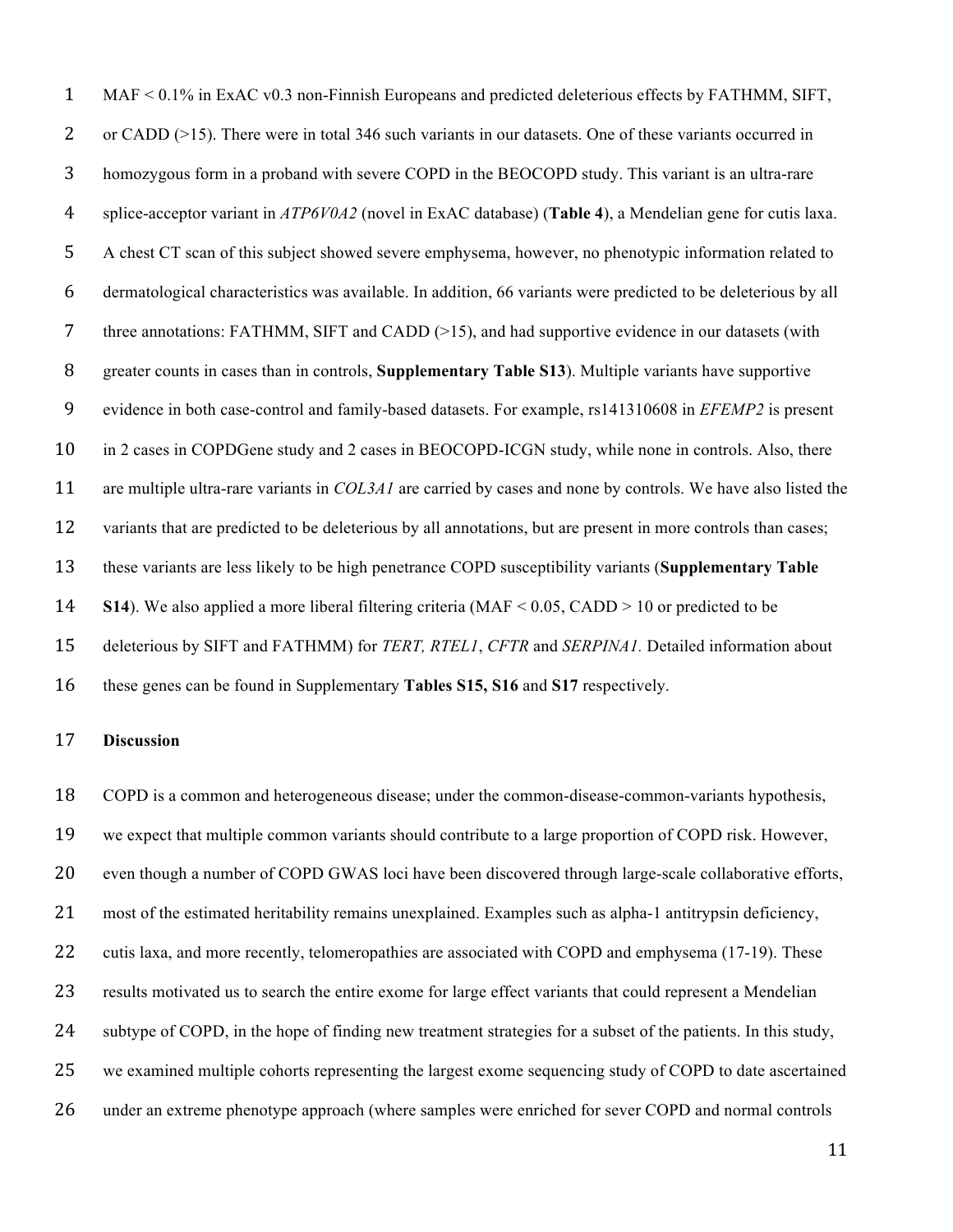heavily exposed to smoking but with normal pulmonary function), to screen through the entire exome to 2 identify rare coding variants controlling risk to COPD. Results failed to identify new genes, pathways, or variants consistently significant across all of our analyses, suggesting that single-variant or single-gene effects of a contribution as large as alpha-1 antitrypsin deficiency are unlikely to exist (26). Yet, a network- based analysis identified a significant relationship between the two modules formed by the top results of the two analyses. These two sets of top genes, along with their first neighbors in the protein-protein interaction network, form a well-connected network component. This largest connected component was significantly enriched in genes involved in fetal lung development in mouse models (49). Additionally, this module sheds light on related functions or pathways where such rare variants may be contributing to risk to COPD. For example, multiple studies have suggested the transforming growth factor beta pathway is associated with COPD(50), and the *TGFB2* locus was associated with COPD in genome-wide association studies (GWAS) (51). Our study identified *ACVR2B* as a potential candidate; of interest, *ACVR1B*, an activin receptor which 13 interacts with *ACVR2B* (52) was identified in a network-informed genetic association study of COPD (53) and in a integrative analysis of emphysema distribution (54).

 Our finding lends further support to the transforming growth factor beta pathway and also suggests that rare variants related to *ACVR2B* may contribute to COPD risk. Similarly, the identification of *TULP3* lends further support to the identification of *HHIP* as a causal gene at this GWAS locus and the importance of the hedgehog pathway in the development of COPD. The identification of cilia-related pathways is intriguing given the importance of cilia to lung function (55), including reports from a smaller exome study of resistant smokers (56) and reports of shortened cilia in smokers and in COPD patients (36).

 Finally, we identified subjects carrying homozygous genotypes of rare and deleterious variants in Mendelian genes for cutis laxa and Niemann-Pick disease, which are themselves intriguing candidates for causing severe COPD. These findings illustrate the potential relevance of using filtering-based technique for identifying syndromic forms of COPD. While we do not have enough power to individually test these or other individual rare variants here, our results may provide support for future studies in these recognized candidate genes.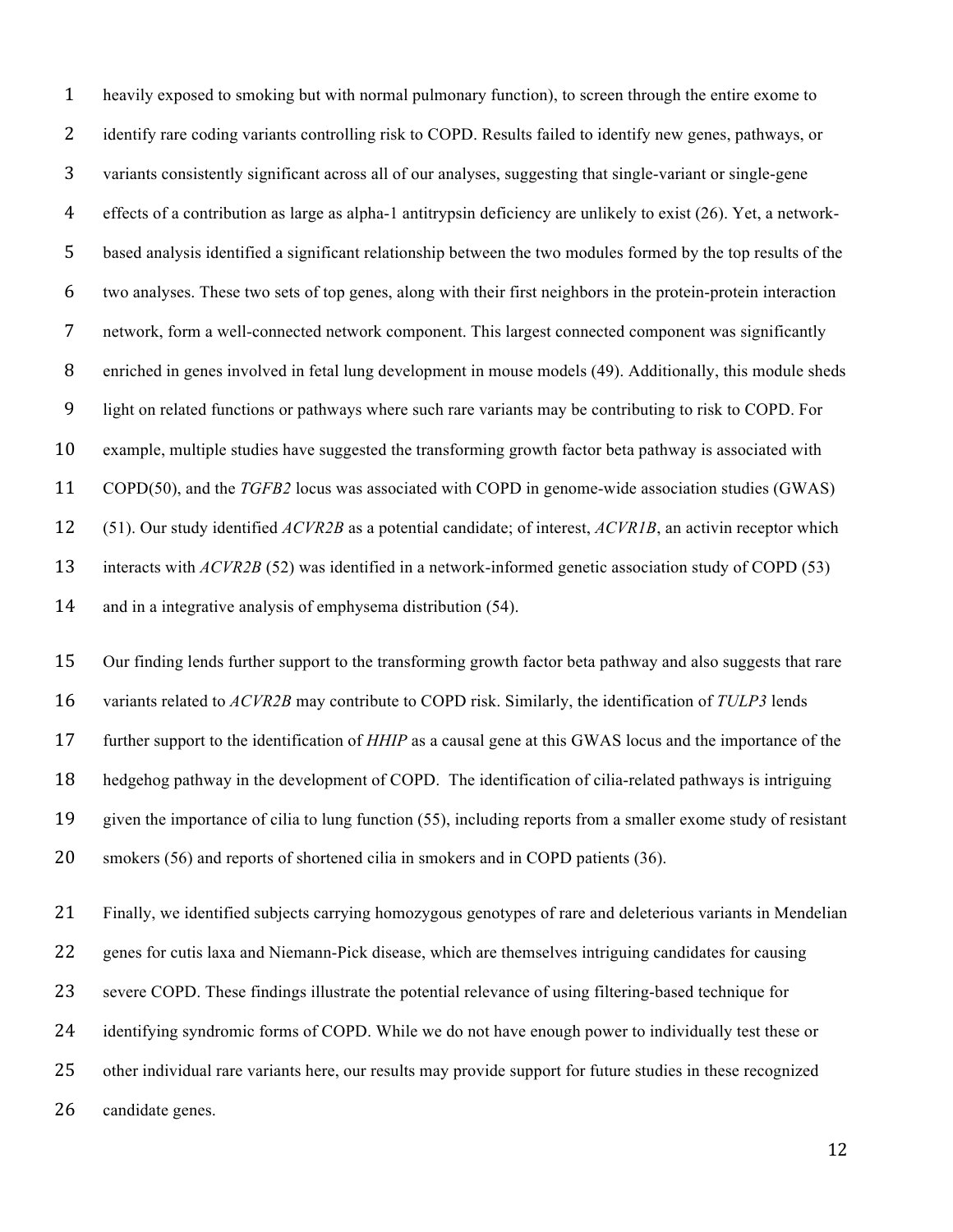COPD is known to be a highly heterogeneous disease, with varying contributions of emphysema and small airway disease. We did not examine specific subsets of COPD, as detailed phenotyping was not available in 3 all cohorts. Multiple analysis methods are available for rare variant analysis ((57)), and the optimal methods are still not clear. Our sequencing of a large number of affected individuals in families was appropriate for methods such as GESE, which leverages a large reference dataset (ExAC); an alternative approach using association would require large scale exome harmonization of controls with normal lung function, preferably with heavy cigarette smoke exposure. Our results highlight the importance of integration with other types of data (e.g., gene expression, protein-protein interaction) to better understand the results from one data type. However, our analysis does not attempt to identify the confidence of individual genes in this network; we cannot rule out the possibility that this network includes many genes that are false positives, and our pathway analysis should be considered descriptive and exploratory. Additional investigation, including genetic studies, integration of multi-omics data, and careful functional studies will be needed to further infer biological mechanisms and potential disease causality for our identified genes.

 In summary, in an exome sequencing study of COPD, we were unable to identify exome-wide significant associations, but through network analysis we identified candidate genes in related pathways and a disease module driven by rare variants. Our study is consistent with a potential contribution of multiple, heterogeneous rare variants in COPD, and demonstrates the insight that network-based methods can offer.

#### **Materials and Methods**

### **The COPDGene study**

The COPDGene study is a multi-center epidemiologic and genetic study of 10,192 current or ex-smokers,

which has been previously described (58). COPDGene subjects were sequenced in two sets. The first set

sequenced as part of the NHLBI Exome Sequencing Project (ESP; named COPDGene ESP) included severe

COPD cases with GOLD (Global Initiative for Chronic Obstructive Lung Disease) Grade 3 or 4 (post-

24 bronchodilator FEV1 <  $50\%$  predicted and FEV1/FVC < 0.70), and age < 65 years old, with substantial

emphysema (> 15% at -950 HU) by quantitative chest CT scan. Controls were selected to be resistant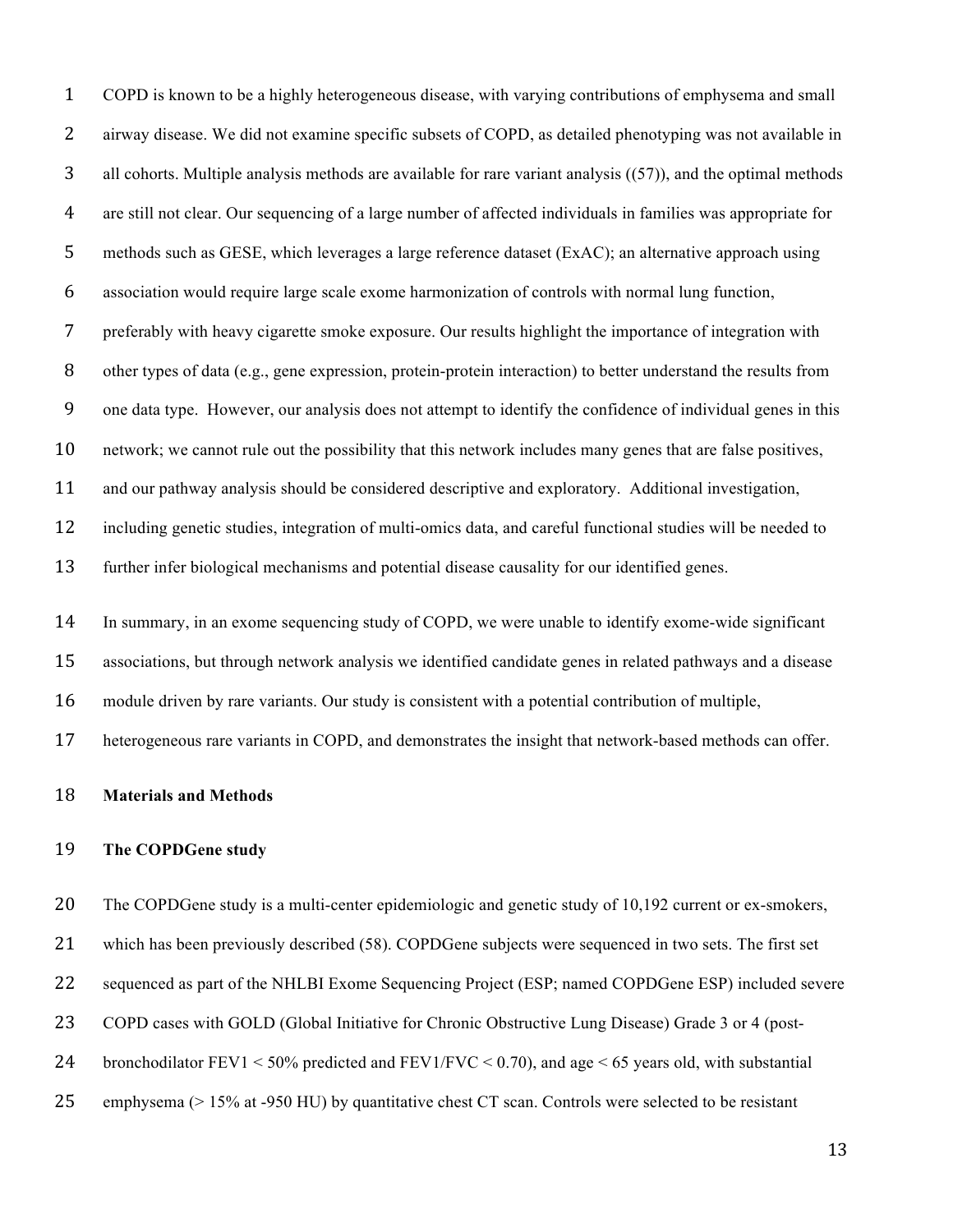1 smokers with frequency-matched pack-years of cigarette smoking, normal lung function ( $FEV_1 > 80\%$ ) 2 predicted and  $FEV_1/FVC > 70\%$ ), age  $> 65$  years old, and no significant emphysema ( $< 5\%$  at -950 HU). The second set sequenced at Baylor (named COPDGene Baylor) included severe COPD cases (GOLD Grade 3 or 4) with no age requirement. Controls were selected to be resistant smokers with normal lung 5 function with age  $> 55$ .

#### **The Boston Early-Onset COPD study and the International COPD Genetics Network study**

 The family-based data contained samples selected from the Boston Early-Onset COPD study (BEOCOPD) (59) and the International COPD Genetics Network (ICGN) study(45). Probands from BEOCOPD were 9 selected to be physician-diagnosed COPD cases with  $FEV_1 \le 40\%$  predicted, age  $\le 53$ . All first-degree relatives, older second-degree relatives and additional affected family members were enrolled. Probands in 11 the ICGN study were subjects with known COPD and were required to have  $FEV_1 < 60\%$  predicted, 12 FEV1/FVC < 90% predicted at age 45-65, pack-years  $\geq$  5, and have at least one eligible sibling. An initial set of 49 pedigrees selected from the Boston Early-Onset COPD Study were described and analyzed previously (26). To this sample we added 147 families from BEOCOPD and 462 families from the ICGN study. The COPDGene, BECOPD, and ICGN studies all excluded subjects with severe alpha-1 antitrypsin deficiency.

# **Exome sequencing**

We sequenced all subjects using Nimblegen capture and Illumina platforms. The COPDGene ESP,

BEOCOPD, and ICGN subjects were all sequenced at the University of Washington, using Nimblegen V2

exome capture; COPDGene Baylor samples used VChrome capture. Alignment, variant calling, and quality

21 control were performed using bwa, GATK, and in-house pipelines respectively. As COPDGene ESP and

COPDGene Baylor used slightly different capture platforms, calling was performed on these datasets

separately. All BEOCOPD and ICGN subjects were called together (joint calling) and went through the

same quality control steps together to provide the final family-based data (named BEOCOPD-ICGN) for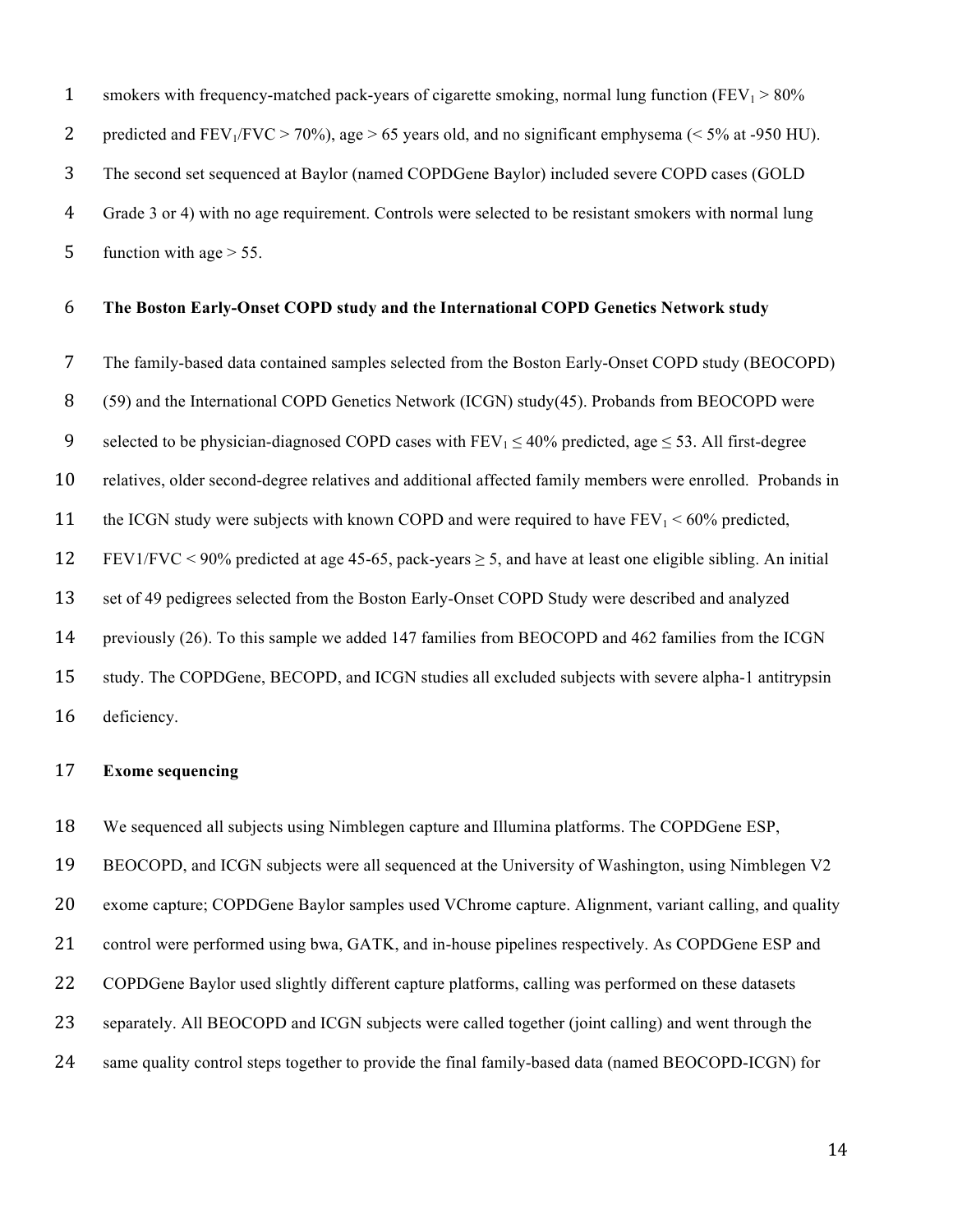analysis. Baseline characteristics of the subjects in each of the cleaned datasets are shown in **Table 1** and

our overall study design is shown in **Figure 2**. More details can be found in the **Supplementary Material.**

## **Analysis strategy**

#### *Loss of function variants using the Gene-based Segregation test (GESE)*

 We first performed the gene-based segregation test (GESE)(25) on loss of function variants (defined by 6 SnpEff (60)) with MAF  $\leq$  0.1% in the family-based BEOCOPD-ICGN data using COPD affection status as the outcome. We included only the most severe COPD subjects (GOLD spirometry grade 3 or 4) and resistant smoking control subjects (normal spirometry, age > 40 yr, with at least 5 pack-years of cigarette smoking). This analysis took advantage of the unique properties of a family-based strategy, including having multiple copies of rare variants, and assumes a Mendelian model with a few rare variants with very large effects. We sought supportive evidence for identified causal genes in COPDGene dataset by attempting to identify similarly deleterious variants.

#### *Association analyses*

 Second, we performed single variant, gene-based, and pathway-based association analyses. For all association analyses, we used Bonferroni correction based on the number of genes, pathways, or variants tested. For the COPDGene case-control data, COPD affection status was used as the outcome, which was adjusted for pack-years, gender, age, and ancestry-based principal components (PCs) in the COPDGene Baylor data, and the top PCs alone in the COPDGene ESP data due to the selection criteria, and as performed previously (Supplementary Material). For the family-based data, due to the low number of 20 controls with normal lung function, but a wider range of  $FEV_1$  available through family members, we 21 analyzed  $FEV<sub>1</sub>$  (forced expiratory volume in one second), a lung function measure highly correlated with COPD (9) instead of COPD affection status itself. The outcome in the family-based association tests was the 23 rank of the residuals from regressing raw post-bronchodilator  $FEV<sub>1</sub>$  value on height, pack-years, sex, age, top 5 genetic ancestry PCs and batch indicator variable.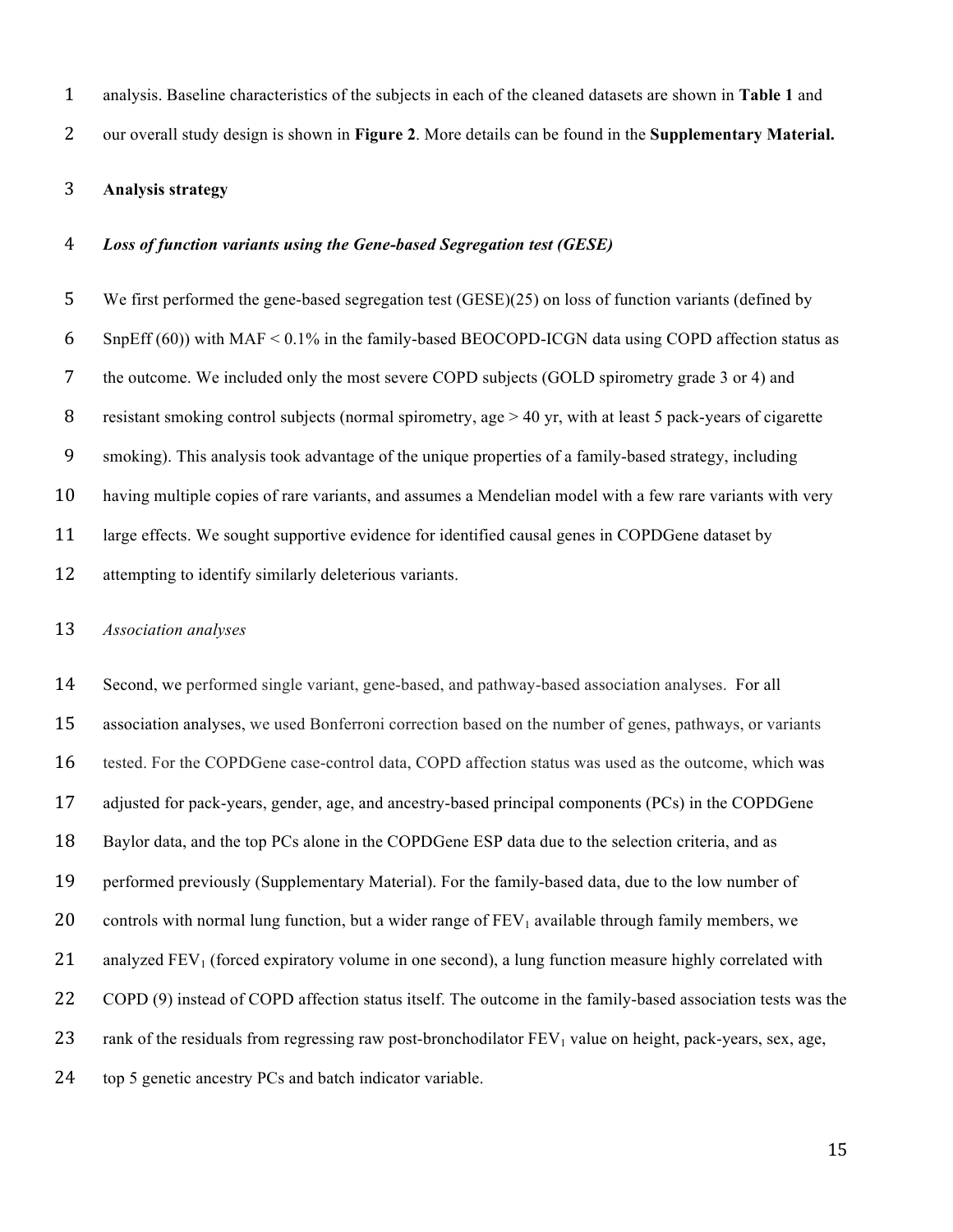### *Single-variant association analysis*

 For single-variant analyses, we applied the Stouffer method to meta-analyze the results from the hybrid method in SKATBinary\_Single function (SKAT package) in the COPDGene case-control data, since the two cohorts selected from the COPDGene study were sequenced and called separately. The hybrid method in SKATBinary\_Single function selects the most appropriate approach to compute p-values for each variant. For single variant analysis in family-based data, we applied the variant-based generalized linear mixed 8 model association test (GMMAT(61)). In addition to using COPDGene as discovery and BEOCOPD-ICGN as replication, we also examined using BEOCOPD-ICGN and both datasets as discovery by meta-analyzing the results from the COPDGene case-control data and the BEOCOPD-ICGN data using the Stouffer method. 11 For single variant analyses, we tested all variants, and also the subset with moderate effect with MAF < 5%.

### *Gene- and pathway-based association analysis*

 For both the gene-based and pathway-based analyses, we applied SKAT-O tests. In the COPDGene case- control datasets, we applied the hybrid method in the SKATBinary function, implemented in the SKAT package to each of the datasets, and meta-analyzed the two datasets using Fisher's method. For the BEOCOPD-ICGN family-based data, we applied MONSTER(62), which is a generalized version of SKAT- O for family-based studies. We also meta-analyzed all results (case-control and family-based results) using Fisher's method. Our primary gene- and pathway-based association analyses focused on deleterious variants defined using FATHMM (57, 63) with MAF < 1% in the association analysis. In one study of amyotrophic lateral sclerosis (ALS), FATHMM was found to give the best power to identify known causal genes for 21 ALS in gene-based association tests(57). Our secondary analyses included association testing on functional 22 variants with moderate effects (defined by SnpEff (60)) with MAF < 5%. This is a less stringent filtering criterion on the variants to prevent missing signals in this set of variants. Pathways were defined using KEGG pathways(29) and the c2 collection of curated gene sets from the Molecular Signatures Database (MsIGdb) in GSEA(64).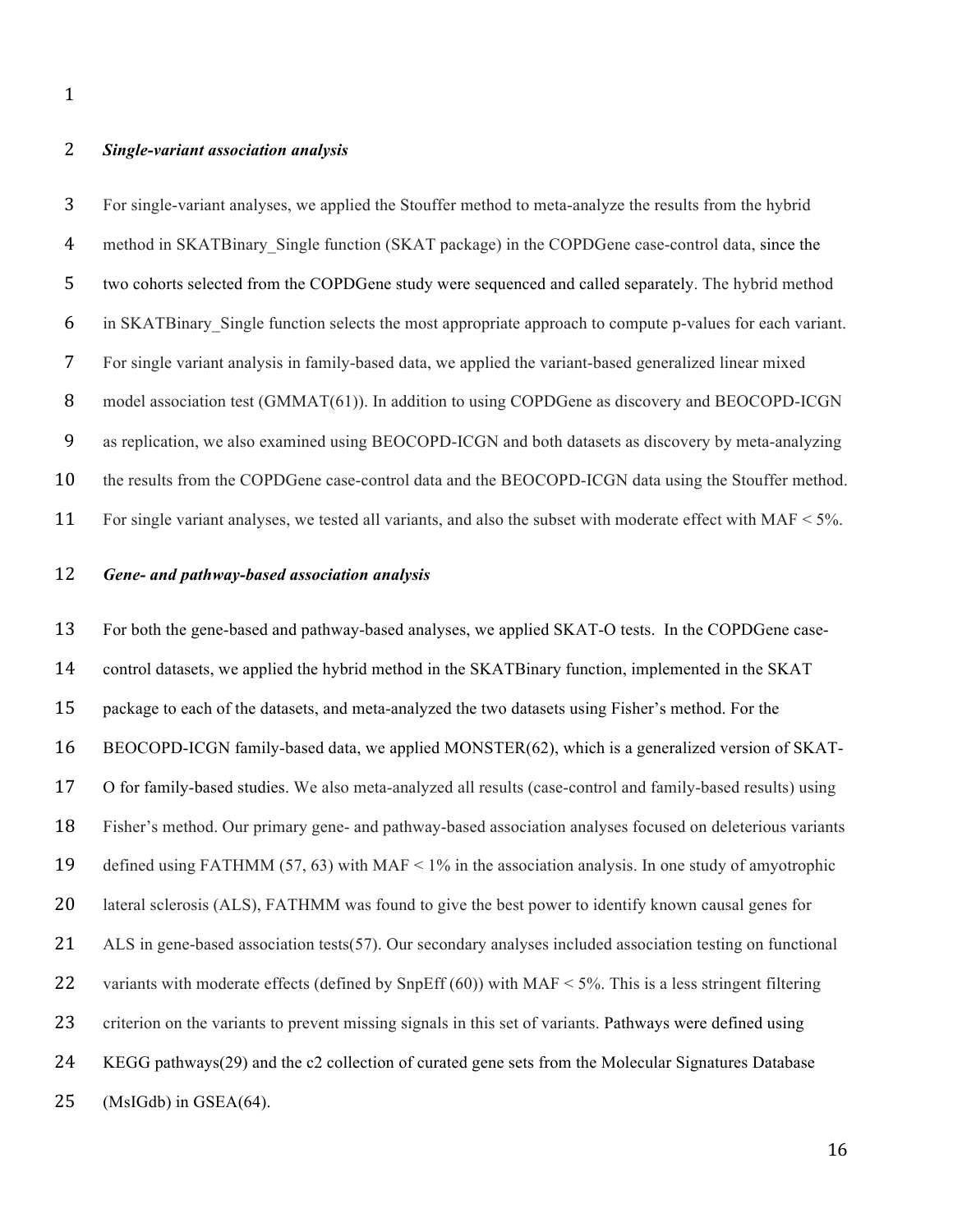### *Identification of enrichment in gene expression*

 To help determine whether the identified genes were relevant for our phenotypes, we used publicly available FPKM (per kilobase of gene model per million mapped reads) results from gene expression data from the Lung Genomics Research Consortium (LGRC, http://www.lung-genomics.org) to identify whether any gene was expressed in the lung (using a cutoff of 0.5(26)). We also used the results of differential expression for lung function and COPD case-control status in an independent set of lung tissue from severe COPD subjects and controls (65). In addition, enrichment for genes associated with respiratory system in mouse was carried out using a curated set of genes associated with respiratory phenotype in the Mouse Genome Database (http://www.informatics.jax.org/marker) (66). Gene expression information in human and normal murine lung development for three common inbred strains of mice were obtained from the GEO dataset (GSE14334 and GSE74243), and genes involved in fetal lung development were obtained using methods described in

(49).

#### *Network-based analysis*

 Finally, we applied the network-based separation measure defined in (31) to examine how closely connected the top genes from the two independent analyses are in the protein-protein interaction (PPI) network. This measure has been shown to predict pathobiological similarity of two sets of disease genes(31). In our 17 application here, since the two outcomes analyzed for the COPDGene and BEOCOPD-ICGN dataset are highly correlated, genes that are causal for these outcomes should have much shorter network-based distance. Therefore, a significant result tells us that at least a subset of the top genes from the two analyses are topologically overlapping and exert some effect on risk of COPD.

### *Examination of previously identified genetic associations with COPD*

 To examine loci previously described to be associated with risk of COPD or lung function itself in GWAS or harboring Mendelian variants related to COPD, we curated a set of 329 genes for closer examination (**Supplementary Table S12**)(8, 9). At COPD GWAS loci, we identified all variants in a European reference 25 population with an  $r^2 > 0.8$  with the lead variant, and then expanded these borders by 100kb. For Mendelian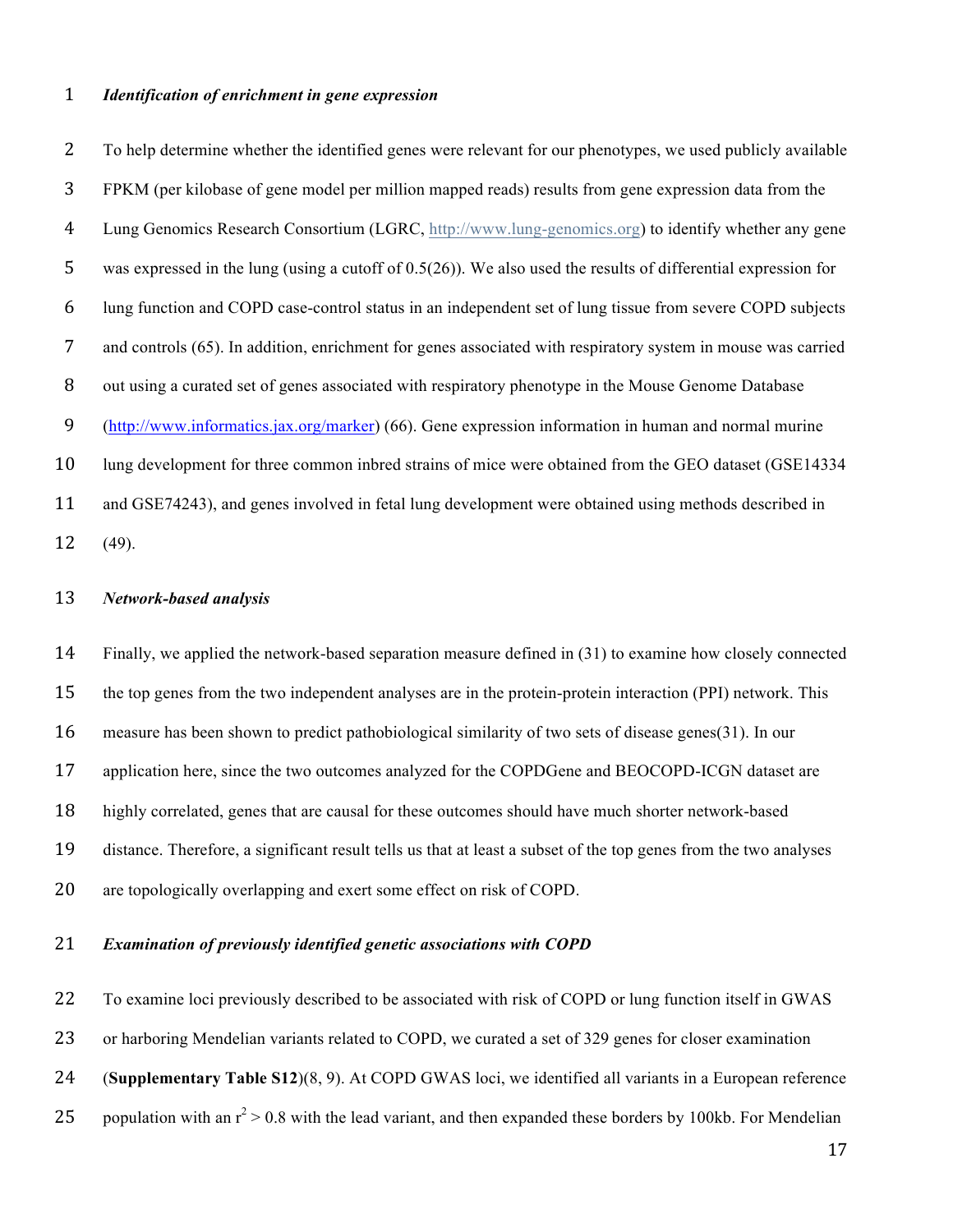| $\mathbf{1}$ | syndromes, we included connective tissue disorders such as cutis laxa (12-16), as well as telomere-related    |
|--------------|---------------------------------------------------------------------------------------------------------------|
| 2            | genes including TERT, TERC, RTEL1, and NAF1 (17, 18, 41-43). We looked for supportive evidence of             |
| 3            | association for these genes using several methods. First, we examined the association results in both primary |
| 4            | and secondary analyses as described above. Since 104 of the previously described lead SNPs based on           |
| 5            | GWAS of lung function or COPD were also available for the COPDGene subjects, we additionally                  |
| 6            | performed conditional analyses for these genes by conditioning on the GWAS SNPs in proximity in an            |
| 7            | attempt to identify independent rare variants contributing to COPD susceptibility. For both the marginal      |
| 8            | association analyses and conditional analyses, COPD affection status was the outcome in the COPDGene          |
| 9            | case-control analyses and $FEV_1$ was the outcome in the family-based analyses. Finally, we examined          |
| 10           | Mendelian genes for evidence of pathogenic variants using Clinvar and other public annotation resources.      |

### **Acknowledgements**

This work was supported by NHLBI R01 HL089856 (EKS), R01 HL089897 (JDC), R01 HL113264 (MHC

and EKS), P01 HL105339 (EKS) and PO1 114501 (EKS), K01 HL129039 (DQ), K07 CA181480 (YL). The

COPDGene project (NCT00608764) is also supported by the COPD Foundation through contributions made

to an Industry Advisory Board comprised of AstraZeneca, Boehringer Ingelheim, GlaxoSmithKline,

Novartis, Pfizer, Siemens and Sunovion. The ICGN study was funded by GlaxoSmithKline. Sequencing for

the Boston Early-Onset COPD Study was provided by the University of Washington Center for Mendelian

Genomics (UW CMG) and was funded by the National Human Genome Research Institute and the National

Heart, Lung and Blood Institute grant 1U54HG006493.

- Nathaniel Marchetti (Temple University School of Medicine, Philadelphia, PA), Raphael Bueno(Brigham
- and Women's Hospital and Harvard Medical School, Boston, MA), Bartolome R Celli (Brigham and
- Women's Hospital and Harvard Medical School, Boston, MA), Gerald J Criner (Temple University School
- of Medicine, Philadelphia, PA), and Dawn Demeo (Brigham and Women's Hospital and Harvard Medical

<sup>21</sup> Authors would like acknowledge Victor M Pinto-Plata (Baystate Medical Center, Springfield, MA),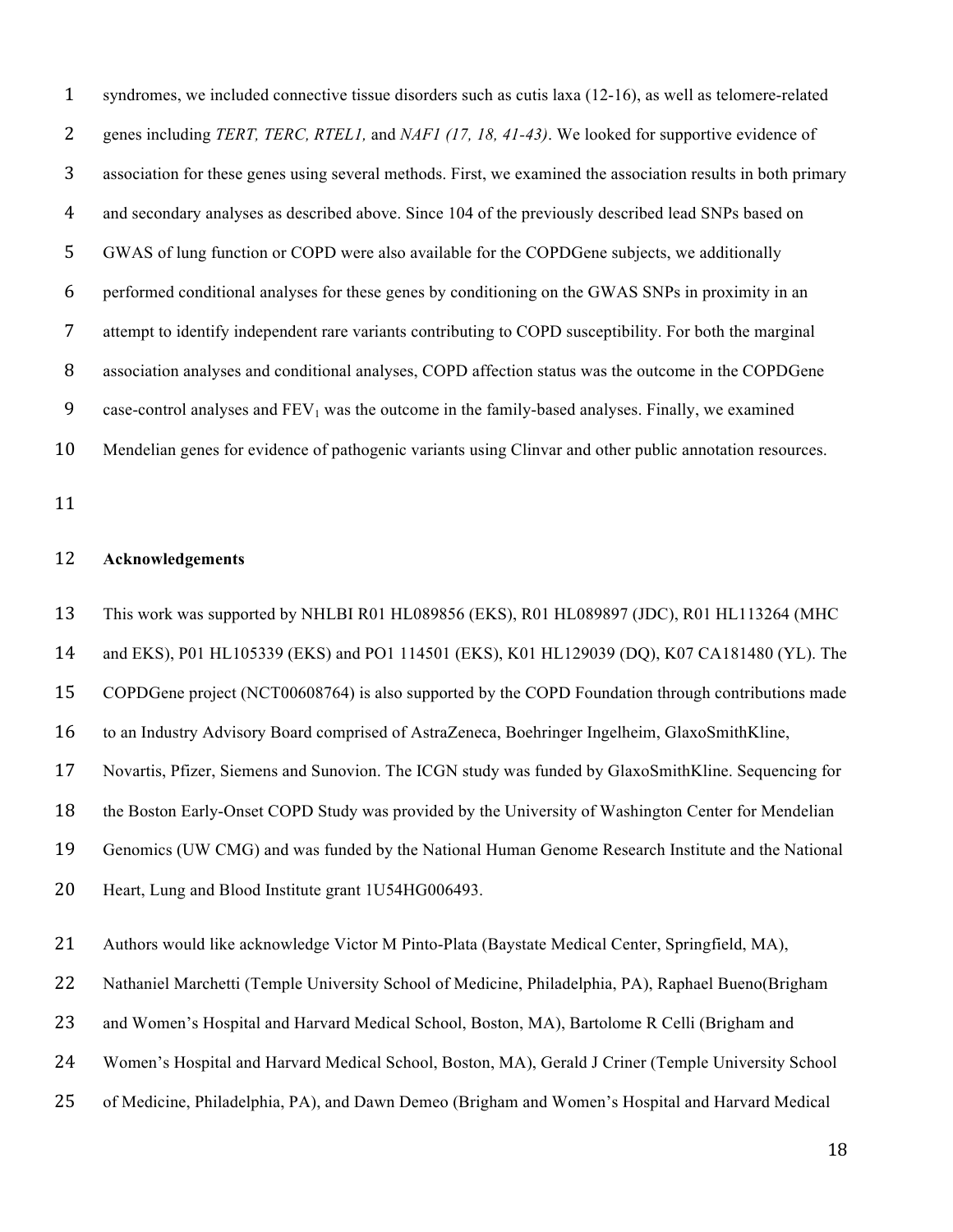| School, Boston, MA) for providing the lung tissue samples and their support of the project. The content is |  |  |  |
|------------------------------------------------------------------------------------------------------------|--|--|--|
|                                                                                                            |  |  |  |

2 solely the responsibility of the authors and does not necessarily represent the official views of the National

3 Heart, Lung, and Blood Institute or the National Institutes of Health,

4

# 5 **Conflict of Interest Statement**

6 Dr. Silverman has received honoraria and consulting fees from Merck, grant support and consulting fees

7 from GlaxoSmithKline, and honoraria from Novartis. Dr. Hersh has been a consultant for CSL Behring and

8 Mylan. Dr. Cho has received grant support from GSK.

### 9

10

# 11 **References**

12 1 Hersh, C.P., Demeo, D.L. and Silverman, E.K. (2005) Silverman EK, S.S., Lomas DA, 13 Weiss ST, editors (ed.), In *Respiratory genetics*. Hodder Arnold, New York, in press. 14 2 Cho, M.H., Boutaoui, N., Klanderman, B.J., Sylvia, J.S., Ziniti, J.P., Hersh, C.P., DeMeo, D.L., 15 Hunninghake, G.M., Litonjua, A.A., Sparrow, D. *et al.* (2010) Variants in FAM13A are 16 associated with chronic obstructive pulmonary disease. *Nat. Genet.*, **42**, 200-202. 17 3 Zhou, X., Baron, R.M., Hardin, M., Cho, M.H., Zielinski, J., Hawrylkiewicz, I., Sliwinski, P., 18 Hersh, C.P., Mancini, J.D., Lu, K. *et al.* (2012) Identification of a chronic obstructive pulmonary 19 disease genetic determinant that regulates HHIP. *Hum. Mol. Genet.*, **21**, 1325-1335. 20 4 Wilk, J.B., Chen, T.H., Gottlieb, D.J., Walter, R.E., Nagle, M.W., Brandler, B.J., Myers, R.H., 21 Borecki, I.B., Silverman, E.K., Weiss, S.T. *et al.* (2009) A genome-wide association study of 22 pulmonary function measures in the Framingham Heart Study. *PLoS Genet.*, **5**, e1000429. 23 5 Hardin, M., Zielinski, J., Wan, E.S., Hersh, C.P., Castaldi, P.J., Schwinder, E., 24 Hawrylkiewicz, I., Sliwinski, P., Cho, M.H. and Silverman, E.K. (2012) CHRNA3/5, IREB2, and 25 ADCY2 are associated with severe chronic obstructive pulmonary disease in Poland. Am. *J.* 26 *Resp. Cell. Mol.*, **47**, 203-208. 27 6 DeMeo, D.L., Mariani, T., Bhattacharya, S., Srisuma, S., Lange, C., Litonjua, A., Bueno, R., 28 Pillai, S.G., Lomas, D.A., Sparrow, D. *et al.* (2009) Integration of genomic and genetic 29 approaches implicates IREB2 as a COPD susceptibility gene. Am. *J. Hum. Genet.*, **85**, 493-502. 30 7 Pillai, S.G., Ge, D., Zhu, G., Kong, X., Shianna, K.V., Need, A.C., Feng, S., Hersh, C.P., Bakke, 31 P., Gulsvik, A. *et al.* (2009) A genome-wide association study in chronic obstructive 32 pulmonary disease (COPD): identification of two major susceptibility loci. *PLoS Genet.*, **5**, 33 e1000421.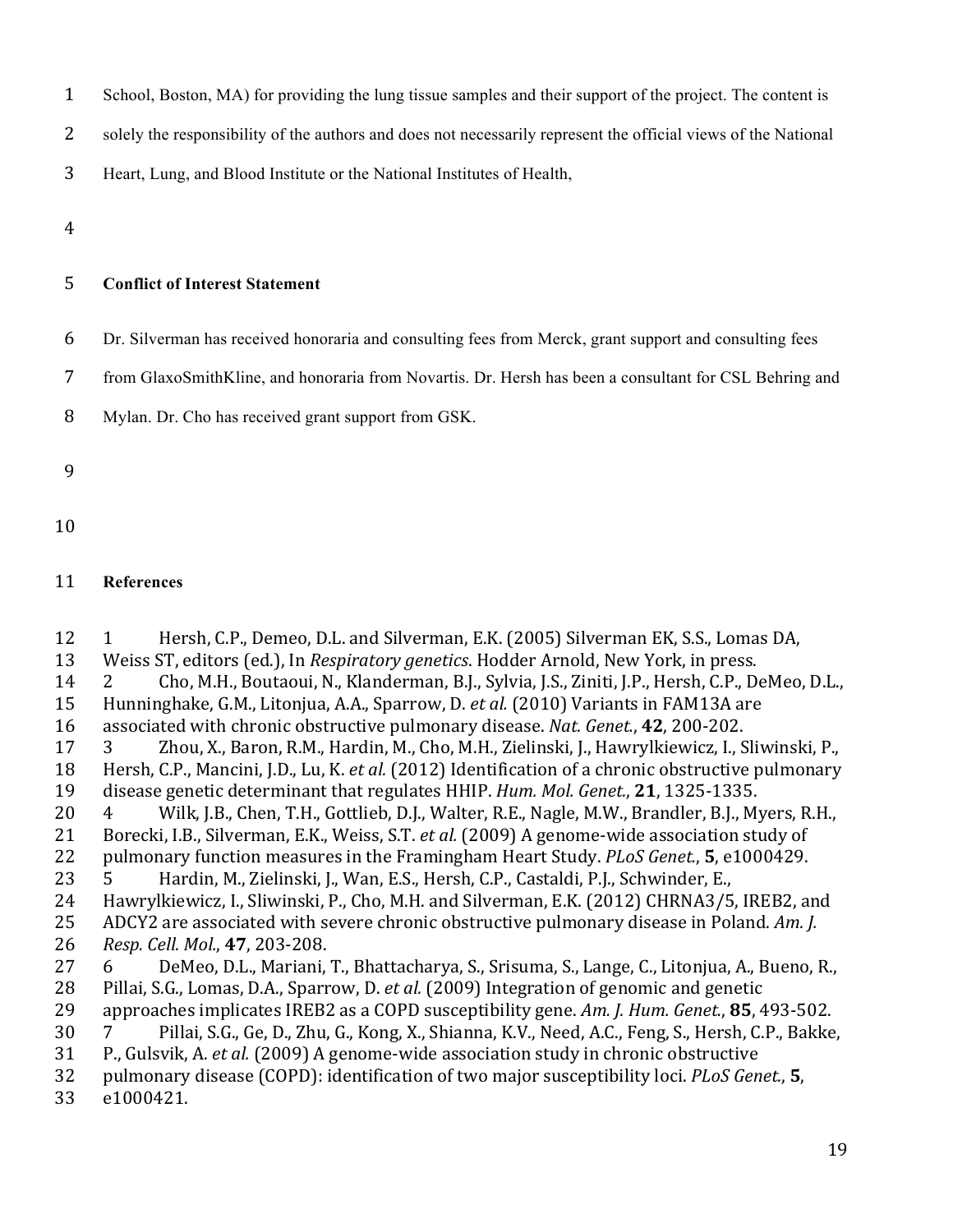1 8 Wain, L.V., Shrine, N., Artigas, M.S., Erzurumluoglu, A.M., Noyvert, B., Bossini-Castillo, 2 L., Obeidat, M., Henry, A.P., Portelli, M.A., Hall, R.J. *et al.* (2017) Genome-wide association 3 analyses for lung function and chronic obstructive pulmonary disease identify new loci and 4 potential druggable targets. *Nat. Genet.*, **49**, 416-425. 5 9 Hobbs, B.D., de Jong, K., Lamontagne, M., Bosse, Y., Shrine, N., Artigas, M.S., Wain, L.V., 6 Hall, I.P., Jackson, V.E., Wyss, A.B. *et al.* (2017) Genetic loci associated with chronic 7 obstructive pulmonary disease overlap with loci for lung function and pulmonary fibrosis. 8 *Nat. Genet.*, **49**, 426-432. 9 10 Zhou, J.J., Cho, M.H., Castaldi, P.J., Hersh, C.P., Silverman, E.K. and Laird, N.M. (2013) 10 Heritability of chronic obstructive pulmonary disease and related phenotypes in smokers. 11 *Am. J. Respir. Crit. Care Med.*, **188**, 941-947. 12 11 Laurell, C.B. and Eriksson, S. (2013) The electrophoretic alpha1-globulin pattern of 13 serum in alpha1-antitrypsin deficiency. 1963. *COPD*, **10 Suppl 1**, 3-8. 14 12 Urban, Z., Gao, J., Pope, F.M. and Davis, E.C. (2005) Autosomal dominant cutis laxa with 15 severe lung disease: synthesis and matrix deposition of mutant tropoelastin. *J. Invest.* 16 *Dermatol.*, **124**, 1193-1199. 17 13 Hucthagowder, V., Sausgruber, N., Kim, K.H., Angle, B., Marmorstein, L.Y. and Urban, Z. 18 (2006) Fibulin-4: a novel gene for an autosomal recessive cutis laxa syndrome. *Am. J. Hum.* 19 *Genet.*, **78**, 1075-1080. 20 14 Hucthagowder, V., Morava, E., Kornak, U., Lefeber, D.J., Fischer, B., Dimopoulou, A., 21 Aldinger, A., Choi, J., Davis, E.C., Abuelo, D.N. *et al.* (2009) Loss-of-function mutations in 22 ATP6V0A2 impair vesicular trafficking, tropoelastin secretion and cell survival. *Hum. Mol.* 23 *Genet.*, **18**, 2149-2165. 24 15 Hu, O., Loeys, B.L., Coucke, P.J., De Paepe, A., Mecham, R.P., Choi, J., Davis, E.C. and 25 Urban, Z. (2006) Fibulin-5 mutations: mechanisms of impaired elastic fiber formation in 26 recessive cutis laxa. *Hum. Mol. Genet.*, **15**, 3379-3386. 27 16 Callewaert, B., Su, C.T., Van Damme, T., Vlummens, P., Malfait, F., Vanakker, O., Schulz, 28 B., Mac Neal, M., Davis, E.C., Lee, J.G. *et al.* (2013) Comprehensive clinical and molecular 29 analysis of 12 families with type 1 recessive cutis laxa. *Hum. Mutat.*, **34**, 111-121. 30 17 Stanley, S.E., Merck, S.J. and Armanios, M. (2016) Telomerase and the Genetics of 31 Emphysema Susceptibility. Implications for Pathogenesis Paradigms and Patient Care. *Ann.* 32 *Am. Thorac. Soc.*, **13**, S447-S451. 33 18 Stanley, S.E., Gable, D.L., Wagner, C.L., Carlile, T.M., Hanumanthu, V.S., Podlevsky, J.D., 34 Khalil, S.E., DeZern, A.E., Rojas-Duran, M.F., Applegate, C.D. *et al.* (2016) Loss-of-function 35 mutations in the RNA biogenesis factor NAF1 predispose to pulmonary fibrosis-emphysema. 36 *Sci. Transl. Med.*, **8**, 351ra107. 37 19 Stanley, S.E., Chen, J.J., Podlevsky, J.D., Alder, J.K., Hansel, N.N., Mathias, R.A., Qi, X., 38 Rafaels, N.M., Wise, R.A., Silverman, E.K. *et al.* (2015) Telomerase mutations in smokers with 39 severe emphysema. *J. Clin. Invest.*, **125**, 563-570. 40 20 Do, R., Stitziel, N.O., Won, H.H., Jorgensen, A.B., Duga, S., Angelica Merlini, P., Kiezun, A., 41 Farrall, M., Goel, A., Zuk, O. *et al.* (2015) Exome sequencing identifies rare LDLR and APOA5 42 alleles conferring risk for myocardial infarction. *Nature*, **518**, 102-106. 43 21 Ellinghaus, D., Zhang, H., Zeissig, S., Lipinski, S., Till, A., Jiang, T., Stade, B., Bromberg, Y., 44 Ellinghaus, E., Keller, A. *et al.* (2013) Association between variants of PRDM1 and NDP52 and 45 Crohn's disease, based on exome sequencing and functional studies. *Gastroenterology*, **145**, 46 339-347.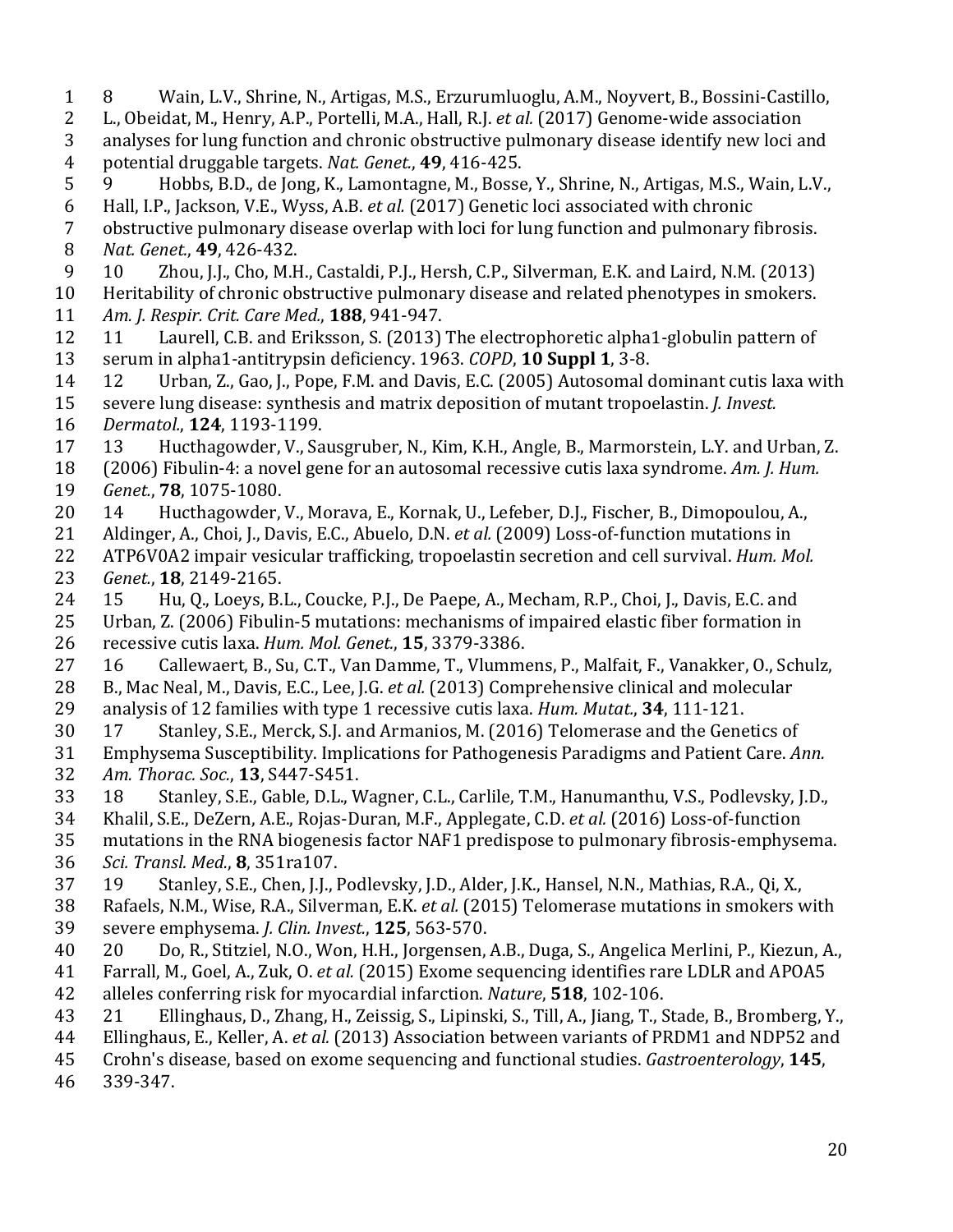1 22 Yu, T.W., Chahrour, M.H., Coulter, M.E., Jiralerspong, S., Okamura-Ikeda, K., Ataman, B., 2 Schmitz-Abe, K., Harmin, D.A., Adli, M., Malik, A.N. *et al.* (2013) Using whole-exome 3 sequencing to identify inherited causes of autism. *Neuron*, **77**, 259-273. 4 23 Gonzaga-Jauregui, C., Harel, T., Gambin, T., Kousi, M., Griffin, L.B., Francescatto, L., Ozes, 5 B., Karaca, E., Jhangiani, S.N., Bainbridge, M.N. *et al.* (2015) Exome Sequence Analysis Suggests 6 that Genetic Burden Contributes to Phenotypic Variability and Complex Neuropathy. *Cell.* 7 *Rep.*, **12**, 1169-1183. 8 24 Lange, L.A., Hu, Y., Zhang, H., Xue, C., Schmidt, E.M., Tang, Z.Z., Bizon, C., Lange, E.M., 9 Smith, J.D., Turner, E.H. *et al.* (2014) Whole-exome sequencing identifies rare and low-10 frequency coding variants associated with LDL cholesterol. Am. *J. Hum. Genet.*, **94**, 233-245. 11 25 Qiao, D., Lange, C., Crapo, J.D., Beaty, T.H., Laird, N.M., Won, S., Silverman, E.K. and Cho, 12 M.H. (2016), In *American Thoracic Society International Conference 2016*, San Francisco, in 13 press. 14 26 Qiao, D., Lange, C., Beaty, T.H., Crapo, J.D., Barnes, K.C., Bamshad, M., Hersh, C.P., 15 Morrow, J., Pinto-Plata, V.M., Marchetti, N. *et al.* (2016) Exome Sequencing Analysis in Severe, 16 Early-Onset Chronic Obstructive Pulmonary Disease. Am. J. Resp. Crit. Care. Med., 193, 1353-17 1363. 18 27 Lek, M., Karczewski, K.J., Minikel, E.V., Samocha, K.E., Banks, E., Fennell, T., O'Donnell-19 Luria, A.H., Ware, J.S., Hill, A.J., Cummings, B.B. *et al.* (2016) Analysis of protein-coding genetic 20 variation in 60,706 humans. *Nature*, **536**, 285-291. 21 28 Matsson, H., Soderhall, C., Einarsdottir, E., Lamontagne, M., Gudmundsson, S., Backman, 22 H., Lindberg, A., Ronmark, E., Kere, J., Sin, D. *et al.* (2016) Targeted high-throughput 23 sequencing of candidate genes for chronic obstructive pulmonary disease. *BMC Pulm. Med.*, 24 **16**, 146. 25 29 Kanehisa, M., Furumichi, M., Tanabe, M., Sato, Y. and Morishima, K. (2017) KEGG: new 26 perspectives on genomes, pathways, diseases and drugs. *Nucleic Acids Res.*, 45, D353-D361. 27 30 Yew-Booth, L., Birrell, M.A., Lau, M.S., Baker, K., Jones, V., Kilty, I. and Belvisi, M.G. 28 (2015) JAK-STAT pathway activation in COPD. *Eur. Respir. I.*, 46, 843-845. 29 31 Menche, J., Sharma, A., Kitsak, M., Ghiassian, S.D., Vidal, M., Loscalzo, J. and Barabasi, 30 A.L. (2015) Disease networks. Uncovering disease-disease relationships through the 31 incomplete interactome. *Science*, **347**, 1257601. 32 32 Chen, J., Xu, H., Aronow, B.J. and Jegga, A.G. (2007) Improved human disease candidate 33 gene prioritization using mouse phenotype. *BMC Bioinformatics*, **8**, 392. 34 33 Zandvoort, A., Postma, D.S., Jonker, M.R., Noordhoek, J.A., Vos, J.T., van der Geld, Y.M. 35 and Timens, W. (2006) Altered expression of the Smad signalling pathway: implications for 36 COPD pathogenesis. *Eur. Respir. J.*, **28**, 533-541. 37 34 Baraldo, S., Bazzan, E., Turato, G., Calabrese, F., Beghe, B., Papi, A., Maestrelli, P., Fabbri, 38 L.M., Zuin, R. and Saetta, M. (2005) Decreased expression of TGF-beta type II receptor in 39 bronchial glands of smokers with COPD. *Thorax*, 60, 998-1002. 40 35 Ezzie, M.E., Crawford, M., Cho, J.H., Orellana, R., Zhang, S., Gelinas, R., Batte, K., Yu, L., 41 Nuovo, G., Galas, D. *et al.* (2012) Gene expression networks in COPD: microRNA and mRNA 42 regulation. *Thorax*, **67**, 122-131. 43 36 Hessel, J., Heldrich, J., Fuller, J., Staudt, M.R., Radisch, S., Hollmann, C., Harvey, B.G., 44 Kaner, R.J., Salit, J., Yee-Levin, J. *et al.* (2014) Intraflagellar transport gene expression 45 associated with short cilia in smoking and COPD. *PLoS One*, **9**, e85453. 46 37 Zhou, X., Qiu, W., Sathirapongsasuti, J.F., Cho, M.H., Mancini, J.D., Lao, T., Thibault, D.M., 47 Litonjua, A.A., Bakke, P.S., Gulsvik, A. *et al.* (2013) Gene expression analysis uncovers novel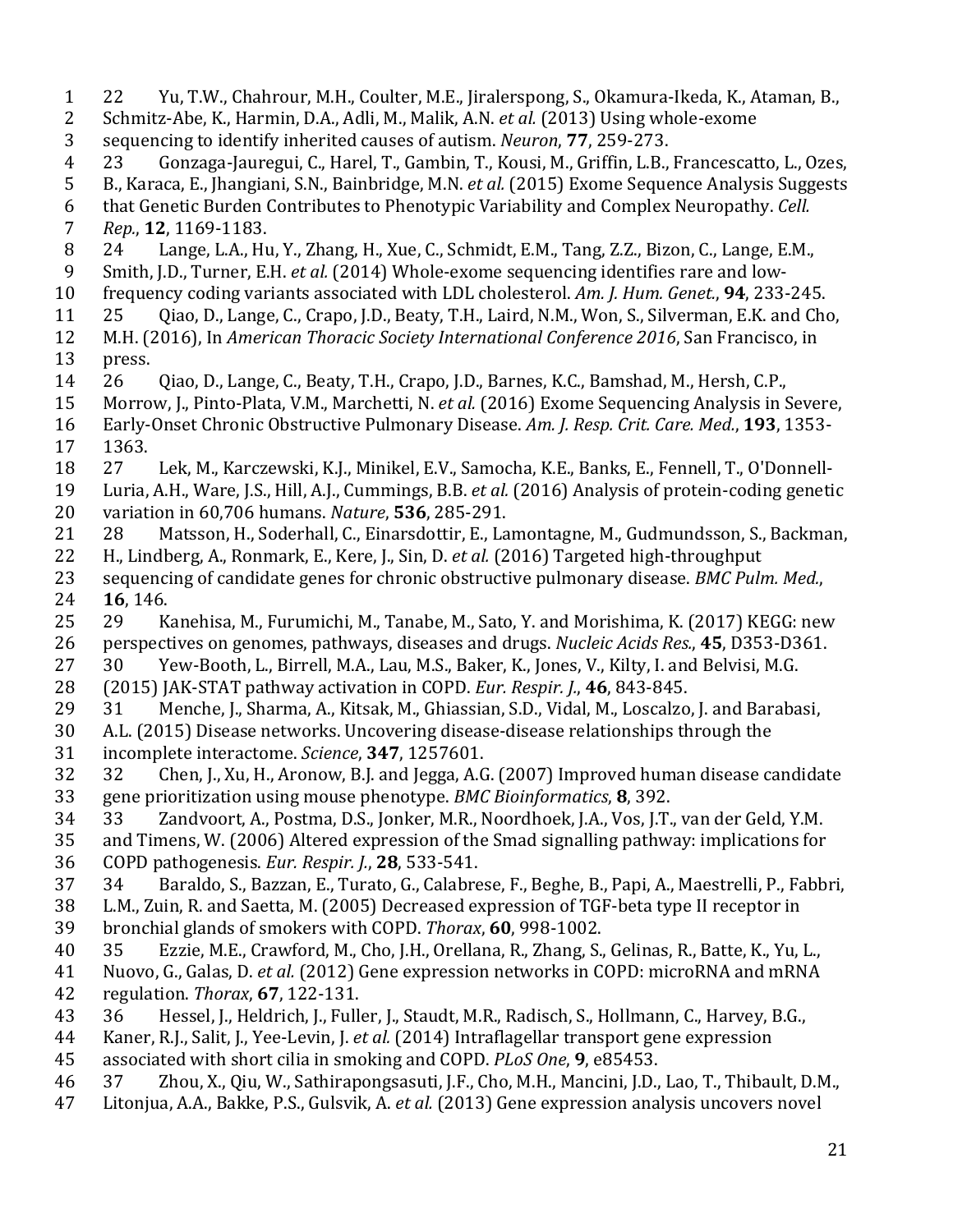- 1 hedgehog interacting protein (HHIP) effects in human bronchial epithelial cells. *Genomics*,
- 2 **101**, 263-272.
- 3 38 Peloso, G.M., Auer, P.L., Bis, J.C., Voorman, A., Morrison, A.C., Stitziel, N.O., Brody, J.A.,
- 4 Khetarpal, S.A., Crosby, J.R., Fornage, M. *et al.* (2014) Association of low-frequency and rare
- 5 coding-sequence variants with blood lipids and coronary heart disease in 56,000 whites and 6 blacks. *Am. J. Hum. Genet.*, **94**, 223-232.
- 7 39 Beaudoin, M., Goyette, P., Boucher, G., Lo, K.S., Rivas, M.A., Stevens, C., Alikashani, A.,
- 8 Ladouceur, M., Ellinghaus, D., Torkvist, L. *et al.* (2013) Deep resequencing of GWAS loci
- 9 identifies rare variants in CARD9, IL23R and RNF186 that are associated with ulcerative 10 colitis. *PLoS Genet.*, **9**, e1003723.
- 11 40 Stuart, B.D., Choi, J., Zaidi, S., Xing, C., Holohan, B., Chen, R., Choi, M., Dharwadkar, P.,
- 12 Torres, F., Girod, C.E. *et al.* (2015) Exome sequencing links mutations in PARN and RTEL1 13 with familial pulmonary fibrosis and telomere shortening. *Nat. Genet.*, 47, 512-517.
- 
- 14 41 Diaz de Leon, A., Cronkhite, J.T., Katzenstein, A.L., Godwin, J.D., Raghu, G., Glazer, C.S., 15 Rosenblatt, R.L., Girod, C.E., Garrity, E.R., Xing, C. *et al.* (2010) Telomere lengths, pulmonary
- 16 fibrosis and telomerase (TERT) mutations. *PLoS One*, **5**, e10680.
- 17 42 Petrovski, S., Todd, J.L., Durheim, M.T., Wang, Q., Chien, J.W., Kelly, F.L., Frankel, C.,
- 18 Mebane, C.M., Ren, Z., Bridgers, J. *et al.* (2017) An Exome Sequencing Study to Assess the Role
- 19 of Rare Genetic Variation in Pulmonary Fibrosis. Am. J. Respir. Crit. Care. Med., **196**, 82-93.
- 20 43 Tsakiri, K.D., Cronkhite, J.T., Kuan, P.J., Xing, C., Raghu, G., Weissler, J.C., Rosenblatt, R.L.,
- 21 Shay, J.W. and Garcia, C.K. (2007) Adult-onset pulmonary fibrosis caused by mutations in 22 telomerase. *Proc. Natl. Acad. Sci. U. S. A.*, **104**, 7552-7557.
- 23 44 Bertuch, A.A. (2016) The molecular genetics of the telomere biology disorders. *RNA* 24 *Biology*, **13**, 696-706.
- 25 45 Zhu, G., Warren, L., Aponte, J., Gulsvik, A., Bakke, P., Anderson, W.H., Lomas, D.A.,
- 26 Silverman, E.K., Pillai, S.G. and International, C.G.N.I. (2007) The SERPINE2 gene is associated
- 27 with chronic obstructive pulmonary disease in two large populations. Am. J. Respir. Crit. Care. 28 *Med.*, **176**, 167-173.
- 29 46 Elleder, M., Houstkova, H., Zeman, J., Ledvinova, J. and Poupetova, H. (2001)
- 30 Pulmonary storage with emphysema as a sign of Niemann-Pick type C2 disease (second
- 31 complementation group). Report of a case. *Virchows Arch.*, 439, 206-211.
- 32 47 Zhang, Y., Calado, R., Rao, M., Hong, J.A., Meeker, A.K., Dumitriu, B., Atay, S., McCormick,
- 33 P.J., Garfield, S.H., Wangsa, D. *et al.* (2014) Telomerase variant A279T induces telomere
- 34 dysfunction and inhibits non-canonical telomerase activity in esophageal carcinomas. *PLoS*
- 35 *One*, **9**, e101010.
- 36 48 Dumanski, J.P., Rasi, C., Bjorklund, P., Davies, H., Ali, A.S., Gronberg, M., Welin, S.,
- 37 Sorbye, H., Gronbaek, H., Cunningham, J.L. *et al.* (2017) A MUTYH germline mutation is
- 38 associated with small intestinal neuroendocrine tumors. *Endocr. Relat. Cancer*, **24**, 427-443.
- 39 49 Kho, A.T., Chhabra, D., Sharma, S., Qiu, W., Carey, V.J., Gaedigk, R., Vyhlidal, C.A., Leeder,
- 40 J.S., Tantisira, K.G. and Weiss, S.T. (2016) Age, Sexual Dimorphism, and Disease Associations
- 41 in the Developing Human Fetal Lung Transcriptome. Am. J. Respir. Cell Mol. Biol., **54**, 814-821.
- 42 50 Beghe, B., Bazzan, E., Baraldo, S., Calabrese, F., Rea, F., Loy, M., Maestrelli, P., Zuin, R.,
- 43 Fabbri, L.M. and Saetta, M. (2006) Transforming growth factor-beta type II receptor in
- 44 pulmonary arteries of patients with very severe COPD. *Eur. Respir. I.*, **28**, 556-562.
- 45 51 Cho, M.H., McDonald, M.L., Zhou, X., Mattheisen, M., Castaldi, P.J., Hersh, C.P., Demeo,
- 46 D.L., Sylvia, J.S., Ziniti, J., Laird, N.M. *et al.* (2014) Risk loci for chronic obstructive pulmonary
- 47 disease: a genome-wide association study and meta-analysis. *Lancet Respir. Med.*, 2, 214-225.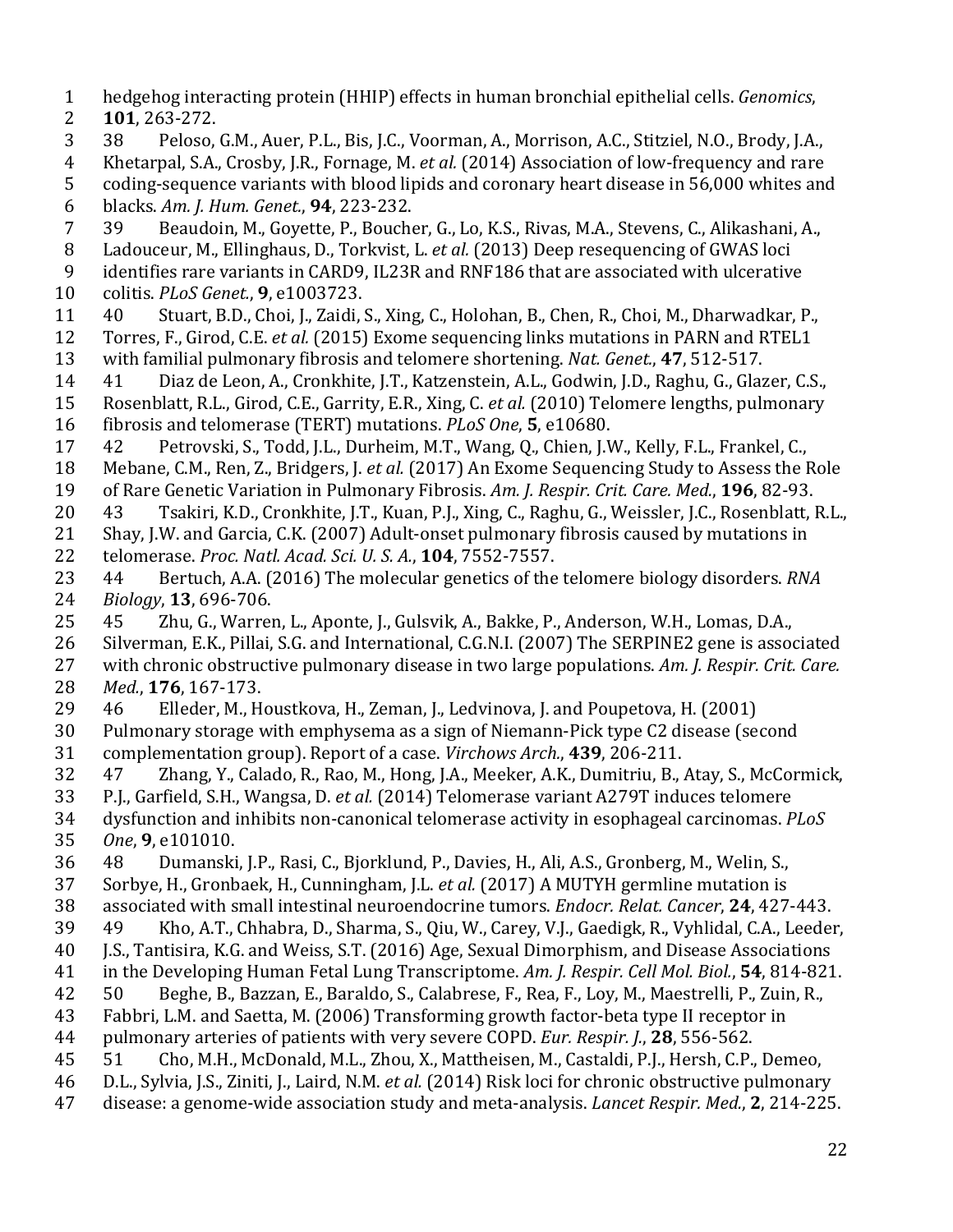23 2 De Waele, P., Huylebroeck, D., Verschueren, K. and Van Den Eijden-Van Raaij, A.J. (1996) 3 Truncated activin type II receptors inhibit bioactivity by the formation of heteromeric 4 complexes with activin type I. receptors. *Exp. Cell Res.*, **224**, 323-334. 5 53 McDonald, M.L., Mattheisen, M., Cho, M.H., Liu, Y.Y., Harshfield, B., Hersh, C.P., Bakke, P., 6 Gulsvik, A., Lange, C., Beaty, T.H. *et al.* (2014) Beyond GWAS in COPD: probing the landscape 7 between gene-set associations, genome-wide associations and protein-protein interaction 8 networks. *Hum. Hered.*, **78**, 131-139. 9 54 Boueiz, A., Chase, R., Lamb, A., Lee, S., Naing, Z.Z.C., Cho, M.H., Parker, M.M., Hersh, C.P., 10 Crapo, J.D., Stergachis, A.B. *et al.* (2017) Integrative genomics analysis identifies ACVR1B as a 11 candidate causal gene of emphysema distribution in non-alpha 1-antitrypsin deficient 12 smokers. *bioRxiv*, in press. 13 55 Tilley, A.E., Walters, M.S., Shaykhiev, R. and Crystal, R.G. (2015) Cilia dysfunction in 14 lung disease. *Annu. Rev. Physiol.*, **77**, 379-406. 15 56 Wain, L.V., Sayers, I., Soler Artigas, M., Portelli, M.A., Zeggini, E., Obeidat, M., Sin, D.D., 16 Bosse, Y., Nickle, D., Brandsma, C.A. *et al.* (2014) Whole exome re-sequencing implicates 17 CCDC38 and cilia structure and function in resistance to smoking related airflow obstruction. 18 *PLoS Genet.*, **10**, e1004314. 19 57 Kenna, K.P., van Doormaal, P.T., Dekker, A.M., Ticozzi, N., Kenna, B.J., Diekstra, F.P., van 20 Rheenen, W., van Eijk, K.R., Jones, A.R., Keagle, P. *et al.* (2016) NEK1 variants confer 21 susceptibility to amyotrophic lateral sclerosis. *Nat. Genet.*, **48**, 1037-1042. 22 58 Regan, E.A., Hokanson, J.E., Murphy, J.R., Make, B., Lynch, D.A., Beaty, T.H., Curran-23 Everett, D., Silverman, E.K. and Crapo, J.D. (2010) Genetic epidemiology of COPD (COPDGene) 24 study design. *COPD*, **7**, 32-43. 25 59 Silverman, E.K., Chapman, H.A., Drazen, J.M., Weiss, S.T., Rosner, B., Campbell, E.J., 26 O'Donnell, W.J., Reilly, J.J., Ginns, L., Mentzer, S. *et al.* (1998) Genetic epidemiology of severe, 27 early-onset chronic obstructive pulmonary disease. Risk to relatives for airflow obstruction 28 and chronic bronchitis. Am. J. Respir. Crit. Care Med., **157**, 1770-1778. 29 60 Cingolani, P., Platts, A., Wang le, L., Coon, M., Nguyen, T., Wang, L., Land, S.J., Lu, X. and 30 Ruden, D.M. (2012) A program for annotating and predicting the effects of single nucleotide 31 polymorphisms, SnpEff: SNPs in the genome of Drosophila melanogaster strain  $w1118$ ; iso-2; 32 iso-3. *Fly (Austin)*, **6**, 80-92. 33 61 Chen, H., Wang, C., Conomos, M.P., Stilp, A.M., Li, Z., Sofer, T., Szpiro, A.A., Chen, W., 34 Brehm, J.M., Celedon, J.C. *et al.* (2016) Control for Population Structure and Relatedness for 35 Binary Traits in Genetic Association Studies via Logistic Mixed Models. Am. J. Hum. Genet., **98**, 36 653-666. 37 62 Jiang, D. and McPeek, M.S. (2014) Robust rare variant association testing for 38 quantitative traits in samples with related individuals. *Genet. Epidemiol.*, **38**, 10-20. 39 63 Shihab, H.A., Gough, J., Cooper, D.N., Stenson, P.D., Barker, G.L., Edwards, K.J., Day, I.N. 40 and Gaunt, T.R. (2013) Predicting the functional, molecular, and phenotypic consequences of 41 amino acid substitutions using hidden Markov models. *Hum. Mutat.*, **34**, 57-65. 42 64 Subramanian, A., Tamayo, P., Mootha, V.K., Mukherjee, S., Ebert, B.L., Gillette, M.A., 43 Paulovich, A., Pomeroy, S.L., Golub, T.R., Lander, E.S. *et al.* (2005) Gene set enrichment 44 analysis: a knowledge-based approach for interpreting genome-wide expression profiles. 45 *Proc. Natl. Acad. Sci. U. S. A.*, **102**, 15545-15550. 46 65 Morrow, J., Qiu, W., D.L., D., Houston, I., Pinto Plata, V.M., B.R., C., Marchetti, N., Criner, 47 G.J., Bueno, R. and Washko, G.R. (2015) Network Analysis of Gene Expression in Severe COPD 48 Lung Tissue Samples (abstract). Am. J. Respir. Crit. Care Med., 191.

1 52 De Winter, J.P., De Vries, C.J., Van Achterberg, T.A., Ameerun, R.F., Feijen, A., Sugino, H.,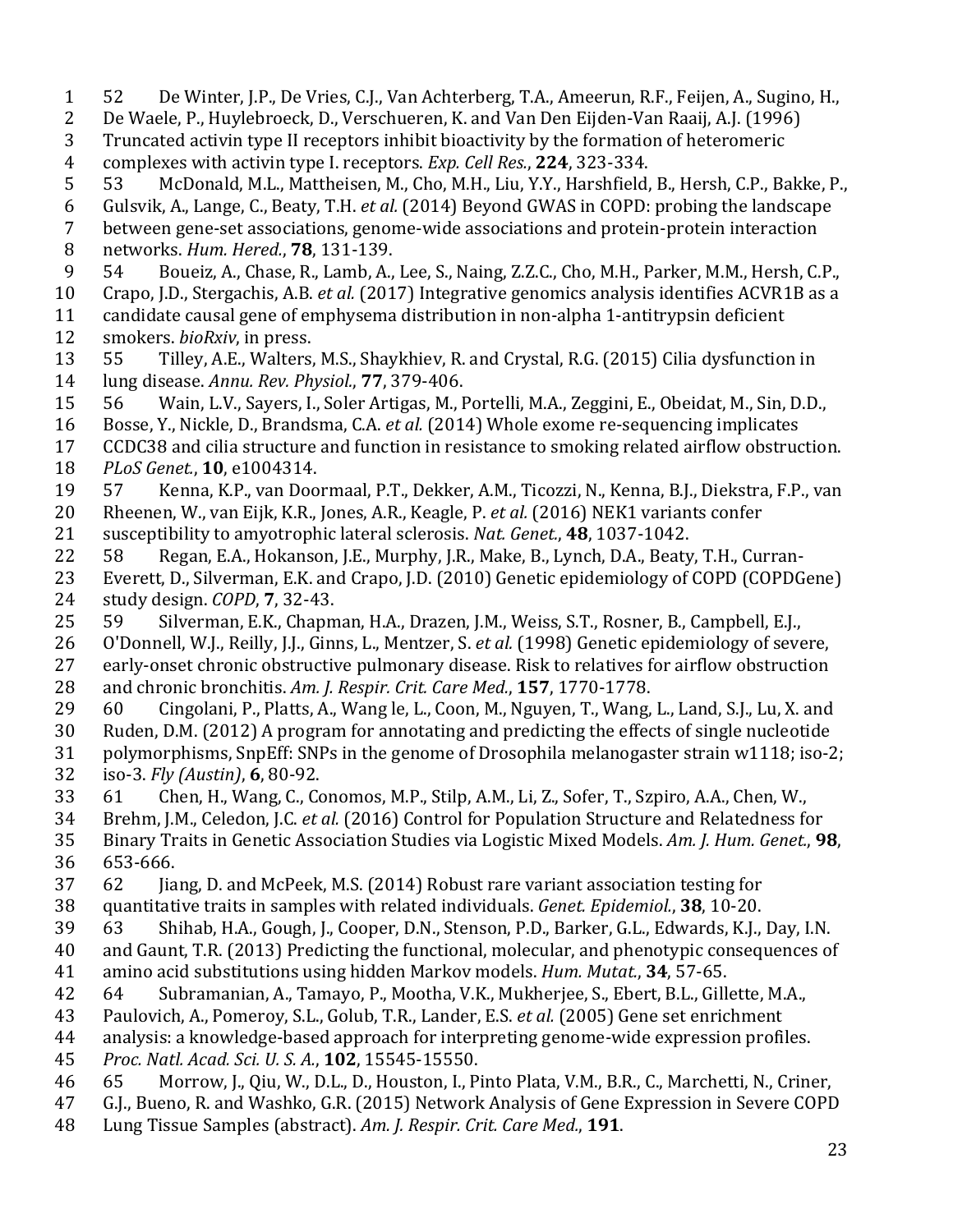1 66 Blake, J.A., Eppig, J.T., Kadin, J.A., Richardson, J.E., Smith, C.L., Bult, C.J. and the Mouse

2 Genome Database, G. (2017) Mouse Genome Database (MGD)-2017: community knowledge

3 resource for the laboratory mouse. *Nucleic Acids Res.*, 45, D723-D729.

**Legends to Figures**

 **Figure 1. Network of the two sets of top genes with p-value < 0.01 in the case-control and family-based analyses focusing on rare, deleterious variants.** The nodes in red are the top genes identified in the COPDGene case-control analysis; the nodes in pink are the first neighbors of the red nodes. The nodes in blue are the top genes identified in the BEOCOPD-ICGN family-based analysis; the nodes in light blue are the first neighbors of the blue nodes. Genes that are in both sets are colored in purple. Edges connecting genes to the largest hub *TULP3* are colored in red. These genes form one large well-connected component. Larger sized nodes indicate hubs (circle) and genes reported to be associated with COPD or lung function (diamond). Hubs include *TULP3*, *VNN2, ACVR2B, KCNA5, and GRB2,* which are the top genes with the most number of degrees in this network. 14 genes out of 513 are near GWAS loci for COPD or lung function (*CHRM3, DNLZ, EFEMP1, EFEMP2, EGFL8, GANAB, GNG3, PARN, PIP4K2B, NOTCH4, RUVBL1, SEC16A, TARS, TEKT5, THSD4*). The zoomed-in panel on the left shows the genes in the intraciliary transport particle A pathway (GO:0030991). The zoomed-in panel on the right shows the genes in the transforming growth factor beta-receptor binding pathway (GO:0005160) and *ACVR2B*. **Figure 2. A flow chart of the study design.** COPDGene (pink) samples were sequenced in two batches (Baylor and ESP, see Methods). The family-based studies (blue) included two cohorts. Forty-nine pedigrees 20 of the Boston Early-Onset study samples were sequenced and analyzed previously (26); we combined these 21 data with another subset of these BEOCOPD and additional samples from the ICGN study. All of these 22 sequenced subjects from BEOCOPD and ICGN were called together, forming the BEOCOPD-ICGN dataset (blue). We applied the family-based GESE test to the most severe cases and resistant controls in the BEOCOPD-ICGN dataset. We also performed single-variant, gene-based and pathway-based association tests in COPDGene and the BEOCOPD-ICGN samples. A final network analysis was conducted to look at the topological relationship between the top results from the two datasets.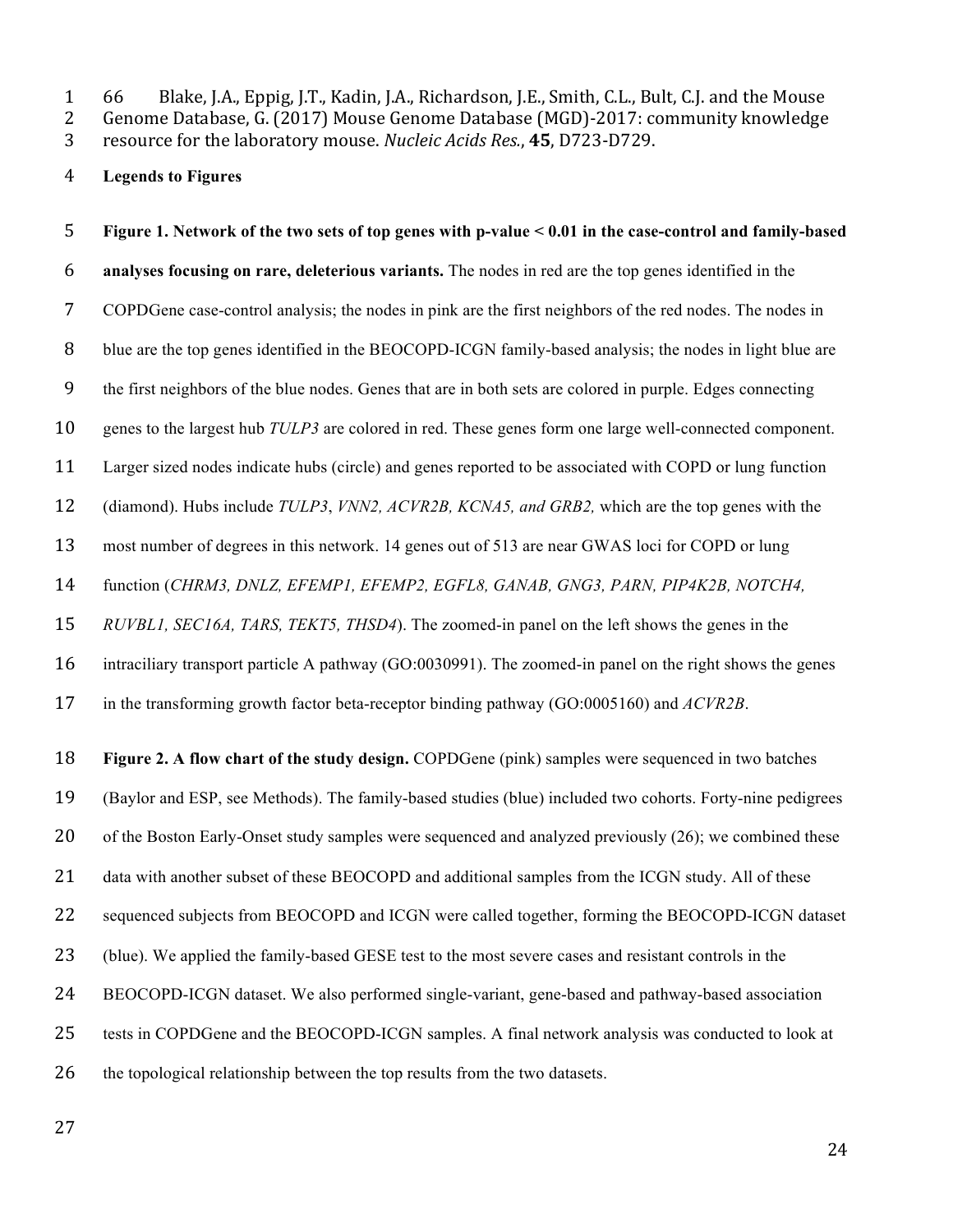# 1 **Tables**

# 2 **Table 1. Baseline characteristics.**

|             | COPDGene   |         |        |         | <b>ICGN-BEOCOPD</b>     |                   |                                    |                   |        |
|-------------|------------|---------|--------|---------|-------------------------|-------------------|------------------------------------|-------------------|--------|
| Datasets    | <b>ESP</b> |         | Baylor |         |                         |                   |                                    |                   |        |
|             | Case       | Control | Case   | Control | Severe<br>$\text{Case}$ | Moderate<br>Cases | Resistant<br>controls <sup>1</sup> | Other<br>Controls | Other  |
| N           | 192        | 188     | 293    | 316     | 853                     | 431               | 101                                | 118               | $51^2$ |
| $#$ Females | 92         | 103     | 117    | 146     | 412                     | 199               | 53                                 | 68                | 30     |
| $#$ Males   | 100        | 85      | 176    | 170     | 441                     | 232               | 48                                 | 50                | 21     |
| Age, yr     | 58.2       | 69.5    | 68     | 61.9    | 56.1                    | 59.4 (12.1)       | 55.5 (11.3)                        | 37.0              | 53.9   |
|             | (5.1)      | (5.6)   | (6.4)  | (5.6)   | (12.2)                  |                   |                                    | (20.4)            | (24.4) |
| Pack-years  | 45.0       | 45.0    | 51.0   | 50.6    | 43.8                    | 37.4              | 30.8                               | 0.0               | 24.0   |
|             | (26.2)     | (23.5)  | (29.0) | (19.1)  | (31.0)                  | (25.6)            | (21.9)                             | (7.6)             | (39.9) |
| $FEV1$ %    | 30.0       | 98.2    | 30.2   | 92.7    | 30.0                    | 65.5              | 98.0                               | 96.3              | 77.4   |
| predicted   | (15.9)     | (12.8)  | (15.8) | (14.3)  | (17.6)                  | (14.1)            | (15.3)                             | (14.6)            | (10.6) |
| FEV1/FVC    | 0.33       | 0.78    | 0.35   | 0.76    | 0.33                    | 0.56              | 0.76                               | 0.81              | 0.71   |
|             | (0.10)     | (0.07)  | (0.12) | (0.07)  | (0.14)                  | (0.13)            | (0.06)                             | (0.10)            | (0.12) |

 $3$  N – Number of subjects

4 Median (IQR) is presented for age, pack-years,  $FEV<sub>1</sub>$ % predicted, and  $FEV<sub>1</sub>/FVC$  ratio for each dataset.

<sup>1</sup> 5 Only severe cases (GOLD level III and IV) and resistant controls (see text) were included in the GESE test

6 of the family-based data. All subjects were included in the association analysis of the family-based data.

<sup>2</sup> 51 subjects in the ICGN-BEOCOPD data had lung function values not consistent with either case or

8 control status.

- 9
- 10

# 11 **Table 2. Results of the GESE analysis on the BEOCOPD-ICGN dataset.**

| <b>GENE</b> | GESE p-value | Number of segregating families |
|-------------|--------------|--------------------------------|
| TBC1D10A*   | 1.1E-06      | 2                              |
| $RFPL1*$    | 1.6E-06      | 4                              |
| DHODH*#     | 6.9E-05      | 2                              |
| $CYP4F12*$  | $1.0E-04$    | 4                              |
| ANAPC7*     | $1.5E-04$    |                                |
| $RGS5*$ #   | $1.5E-04$    |                                |
| $CD101*$ #  | 1.7E-04      |                                |
| KCNMB4*#    | 1.8E-04      |                                |
| $ARMC12*$   | $2.1E-04$    | 4                              |
| $VPS41*$ #  | $3.9E-04$    |                                |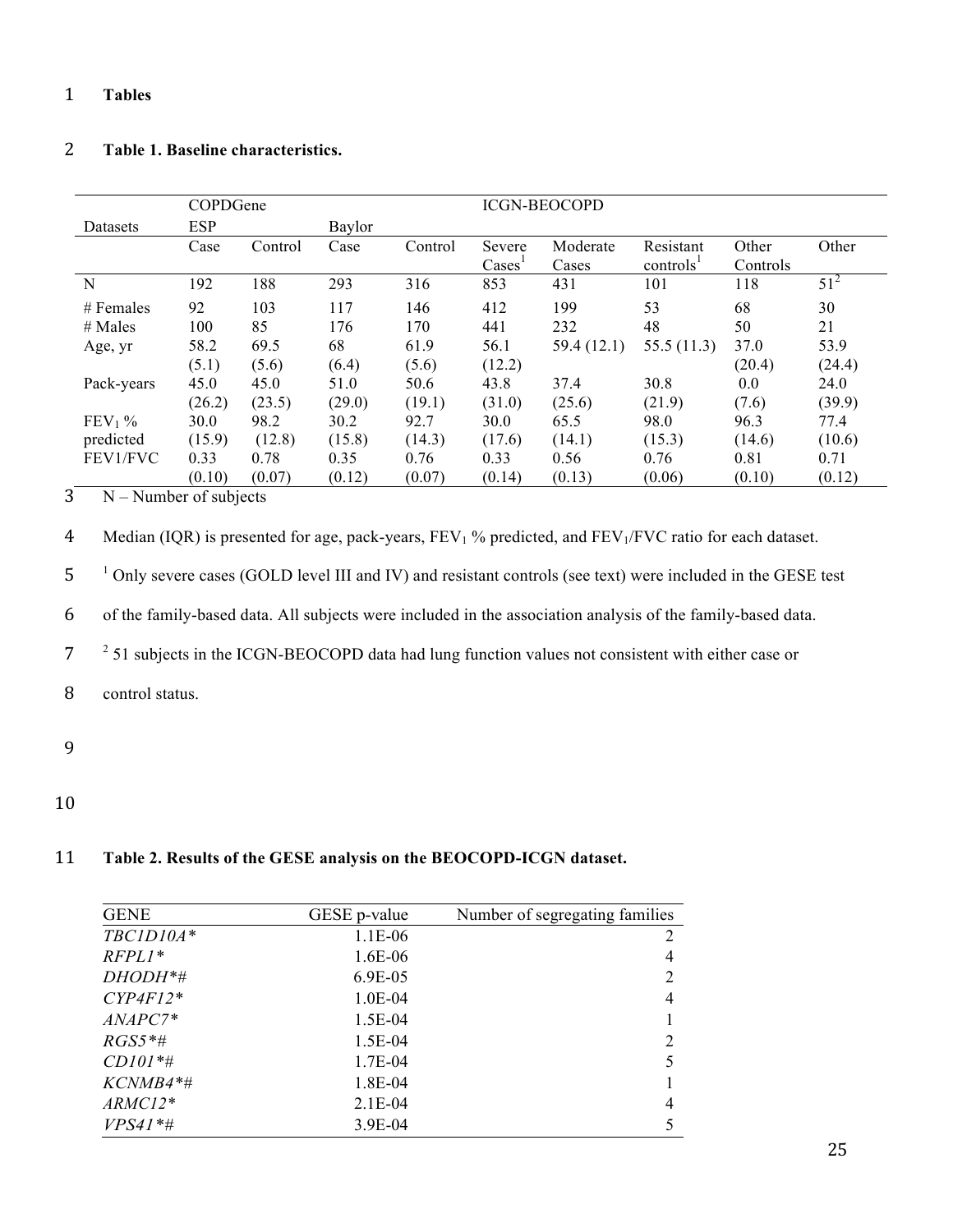Variants included are loss-of-function variants with MAF < 0.1%. The third column shows the number of 2 families each gene is segregating in (present in all the cases and not in the controls). Genes marked with \* show expression in the lung (defined as at least 50% of samples with FPKM > 0.5 in the Lung Genomics Resource Consortium RNA-seq samples). Genes marked with # are differentially expressed by FEV1% predicted in lung tissue (65).

- 6
- 7

# 8 **Table 3. Nominally significant gene-based results in COPDGene for 329 candidate genes after**

|               | (conditioned on) lead | #SNV           | <b>SKATO</b> | <b>SKATO</b>  |
|---------------|-----------------------|----------------|--------------|---------------|
| Gene          | <b>GWAS SNP</b>       |                | (unadjusted) | (conditional) |
| <i>SEC16A</i> | rs10870202            | 38             | 9.52E-04     | 1.05E-03      |
| CDC7          | rs1192404             | 5              | 5.87E-03     | 6.78E-03      |
| CCDC38        | rs12820313            | 5              | 7.20E-03     | 7.66E-03      |
| CYP2A6        | rs12459249            | 11             | 6.87E-03     | 1.15E-02      |
| TRIP11        | rs7155279             | 24             | $1.53E-02$   | 2.47E-02      |
| CNGB1         | rs12447804            | 26             | 3.27E-02     | 2.89E-02      |
| <i>PBLD</i>   | rs7095607             | 3              | 6.99E-02     | 3.43E-02      |
| RRP15         | rs10429950            | $\overline{2}$ | 3.75E-02     | 4.07E-02      |
| <b>TNXB</b>   | rs2070600             | 63             | 5.95E-02     | 4.39E-02      |
| CYFIP2        | rs10515750, rs1990950 | 4              | 4.13E-02     | 4.46E-02      |
| <i>EGFL8</i>  | rs2070600             | 9              | 8.11E-02     | 4.60E-02      |
| CHRNA5        | rs17486278            | 5              | 1.83E-02     | $1.22E - 01$  |
| <i>AGER</i>   | rs2070600             | 12             | 4.89E-03     | 1.36E-01      |

# 9 **conditioning on the lead GWAS SNP.**

10 The SKAT-O tests included functional (MODERATE effect defined by SnpEff) and rare (MAF < 5%)

11 variants in the COPDGene study.

12

13

14

15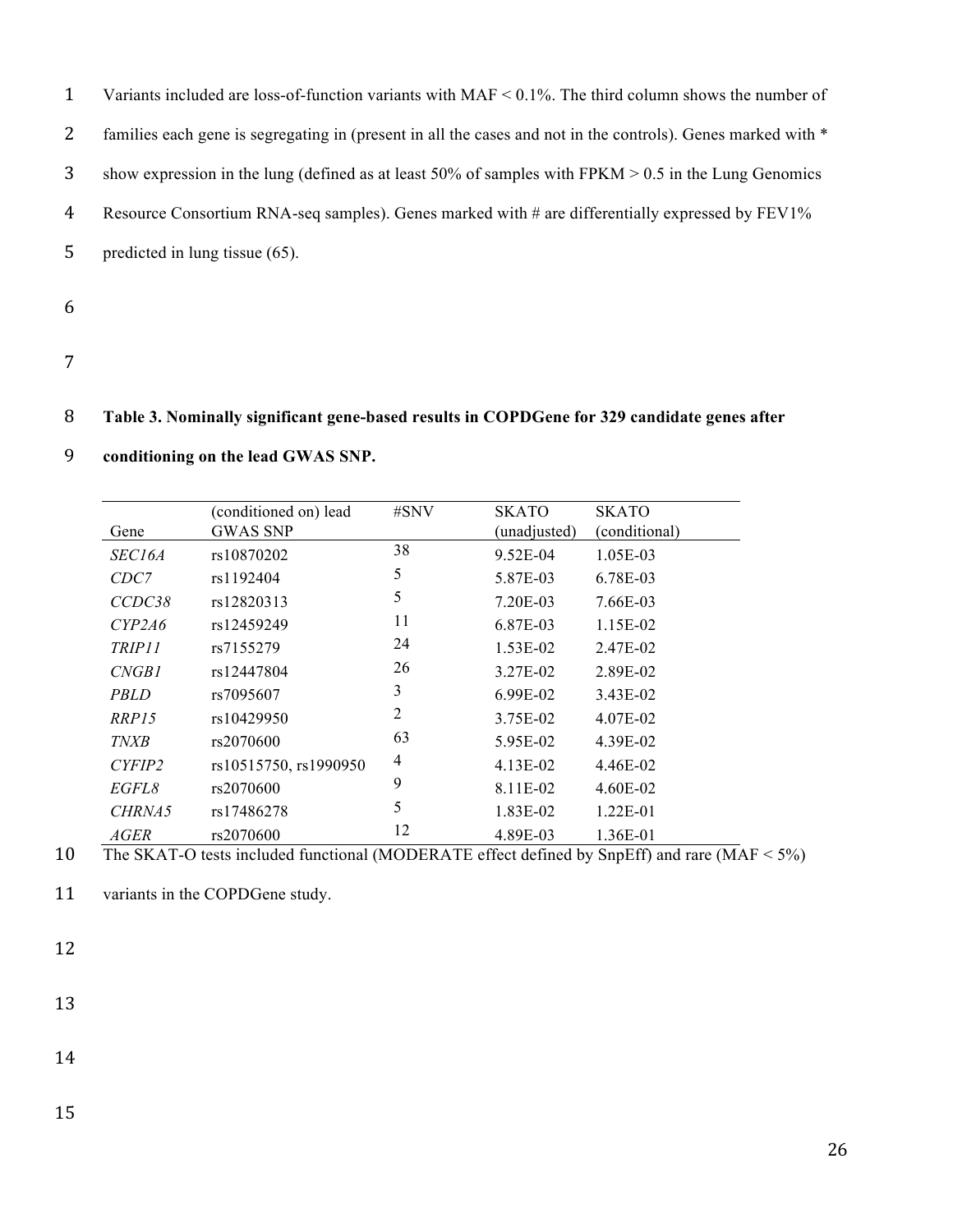# 1 **Table 4. Selected set of likely pathogenic variants annotated by ClinVar in** *SERPINA1* **and telomere-related genes.**

|                   |                 | COPDGene       |                  | <b>BECOPD-</b><br><b>ICGN</b> |          |            |                  |                    |                                |
|-------------------|-----------------|----------------|------------------|-------------------------------|----------|------------|------------------|--------------------|--------------------------------|
| <b>GENE</b>       | <b>SNP</b>      | Case           | Cont             | Case                          | Cont     | <b>MAF</b> | <b>IMPACT</b>    | <b>CLNSIG</b>      | Disease association            |
| <b>RTEL1</b>      | 20:62324513:T:C | $\overline{0}$ |                  |                               |          | 6.11E-05   | missense_variant | 5                  | Telomeropathy                  |
| <b>SERPINA1</b>   | rs28929474      | 29             | 12               | 60                            | 8        | 1.83E-02   | missense variant | 5 5                | Alpha-1 antitrypsin deficiency |
| <b>SERPINA1</b>   | rs17580         | 53             | 29               | 148                           | 32       | 3.04E-02   | missense variant | 5                  | Alpha-1 antitrypsin deficiency |
| <b>SERPINA1</b>   | rs28929470      | 4              | 6                | 5                             |          | 4.95E-03   | missense variant | 5                  | Alpha-1 antitrypsin deficiency |
| <b>SERPINA1</b>   | rs28931570      | 2              | 4                | 8                             | 2        | 1.62E-03   | missense variant | 4 5                | Alpha-1 antitrypsin deficiency |
| <b>SERPINA1</b>   | rs121912714     |                |                  | 3                             | $\theta$ | 7.04E-04   | missense variant | $\overline{4}$     | Alpha-1 antitrypsin deficiency |
| <b>TERT</b>       | rs61748181      | 40             | 33               | 92                            | 16       | 4.97E-02   | missense variant | 5 2                | Telomeropathy                  |
| <b>TERT</b>       | 5:1278865       |                | $\boldsymbol{0}$ |                               |          | 7.49E-05   | missense variant | 5                  | Telomeropathy                  |
| <b>TERT</b>       | 5:1280427       |                | $\boldsymbol{0}$ |                               |          |            | missense_variant |                    | Telomeropathy                  |
| <b>TERT</b>       | rs35719940      | 27             | 22               |                               |          | 2.11E-02   | missense variant | 5 2 2<br>5 5 5 3 2 | Telomeropathy                  |
| <b>TERT</b>       | rs34094720      | 4              | 7                |                               |          | 1.53E-02   | missense variant | 2                  | Telomeropathy                  |
| <b>TERT</b>       | rs141425941     |                |                  |                               |          | 2.68E-04   | missense variant | 5                  | Telomeropathy                  |
| TINF <sub>2</sub> | rs142777869     | 2              |                  |                               | $\theta$ | 7.25E-04   | missense variant | 5                  | Telomeropathy                  |

2

3 Case, Cont - number of alternative alleles carried by the cases and controls in each dataset. Note that in the family-based data, there are approximately 6 4 times more cases than controls. MAF - minor allele frequency using Non-Finnish Europeans from ExAC. IMPACT - functional impact of each variant 5 annotated by SnpEff. CLNSIG and Disease association are annotations from ClinVar; 2 = benign, 3 = likely benign, 4 = likely pathogenic, 5 = pathogenic.

6  $\mathcal{L}$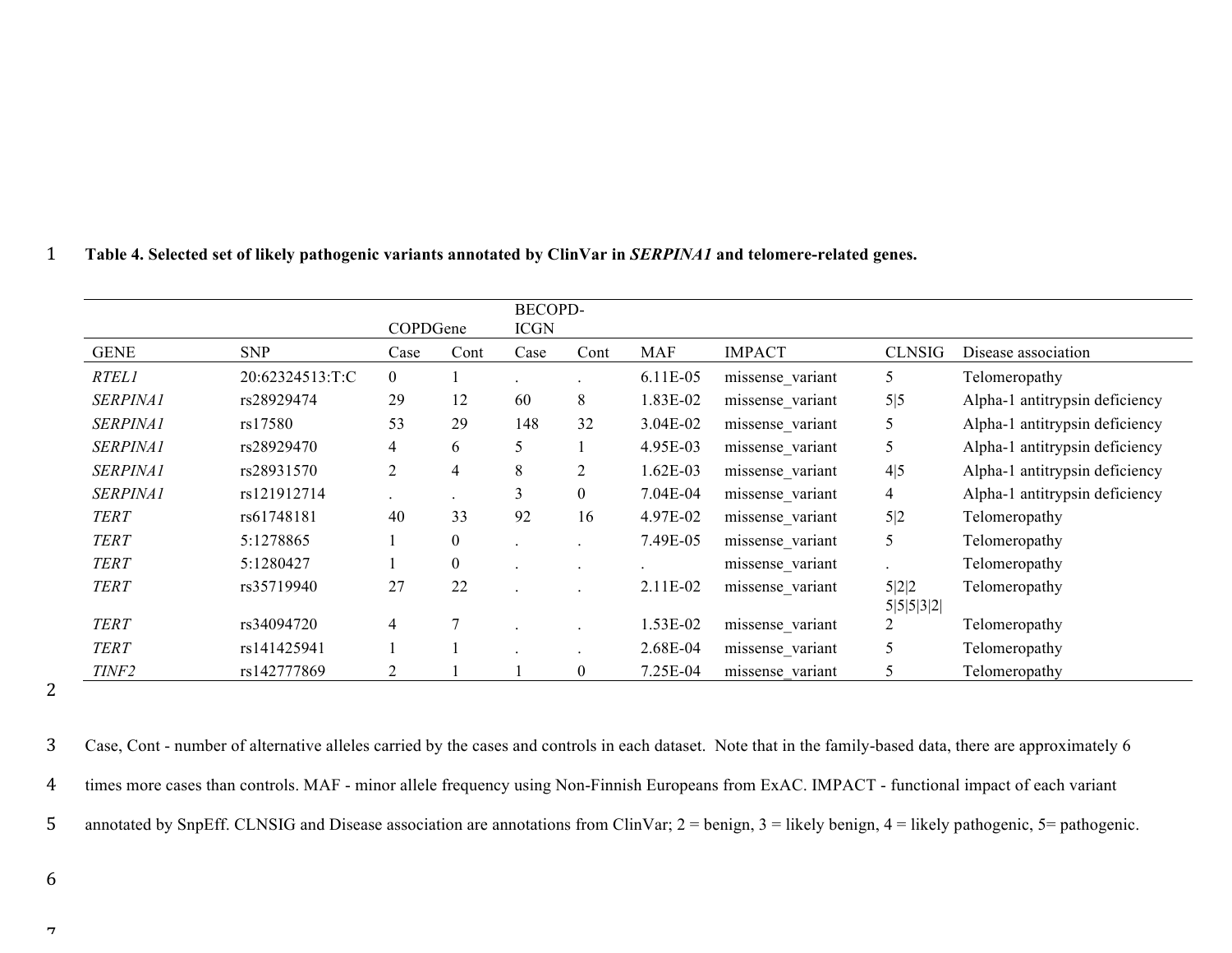### 2 **Table 5. Homozygous variants in COPD-related Mendelian genes.**

|                 |               | COPDGene |      |            | <b>BECOPD-ICGN</b> |            |                         |               |                               |
|-----------------|---------------|----------|------|------------|--------------------|------------|-------------------------|---------------|-------------------------------|
| <b>GENE</b>     | <b>SNP</b>    | Case     | Cont | $\c{Case}$ | Cont               | MAF        | <b>IMPACT</b>           | <b>CLNSIG</b> | Disease association           |
| ATP6V0A2        | 12:124206896* | $\theta$ |      |            | $\theta$           |            | Splice acceptor variant |               | Cutis laxa                    |
| <b>CFTR</b>     | rs1800076     |          |      |            | $\theta$           | 2.48E-02   | missense variant        | 2 2 5         | Cystic fibrosis               |
| NPC2            | rs140130028   |          |      |            | $\theta$           | 0.00551    | splice donor variant    |               | Niemann-Pick disease type C2  |
| <i>SERPINA1</i> | rs17580       |          |      |            |                    | $3.04E-02$ | missense variant        |               | Apha-1-antitrypsin deficiency |
| <b>TERT</b>     | rs61748181    |          |      | ∠          | $\theta$           | 4.97E-02   | missense variant        | 5 2           | Telomeropathy                 |
| <b>TERT</b>     | rs35719940    |          |      |            |                    | 2.11E-02   | missense variant        | 5 2 2         | Telomeropathy                 |

3

 Variants with homozygous genotypes in 29 Mendelian genes and were annotated with significance 4 and above by ClinVar, or have potential deleterious effects (MAF < 0.1% and predicted to be deleterious by FATHMM, SIFT, and CADD (>15). Case, Cont - number of alternative alleles carried by the cases and controls in each dataset. Note that in the family-based data, there are approximately 6 times more cases than controls. MAF - minor allele frequency using Non-Finnish Europeans from ExAC. IMPACT - functional impact of each variant annotated by SnpEff. CLNSIG and Disease association are 8 annotations from ClinVar;  $2 = \text{benign}$ ,  $3 = \text{likely benign}$ ,  $4 = \text{likely pathogenic}$ ,  $5 = \text{pathogenic}$ .

9

10